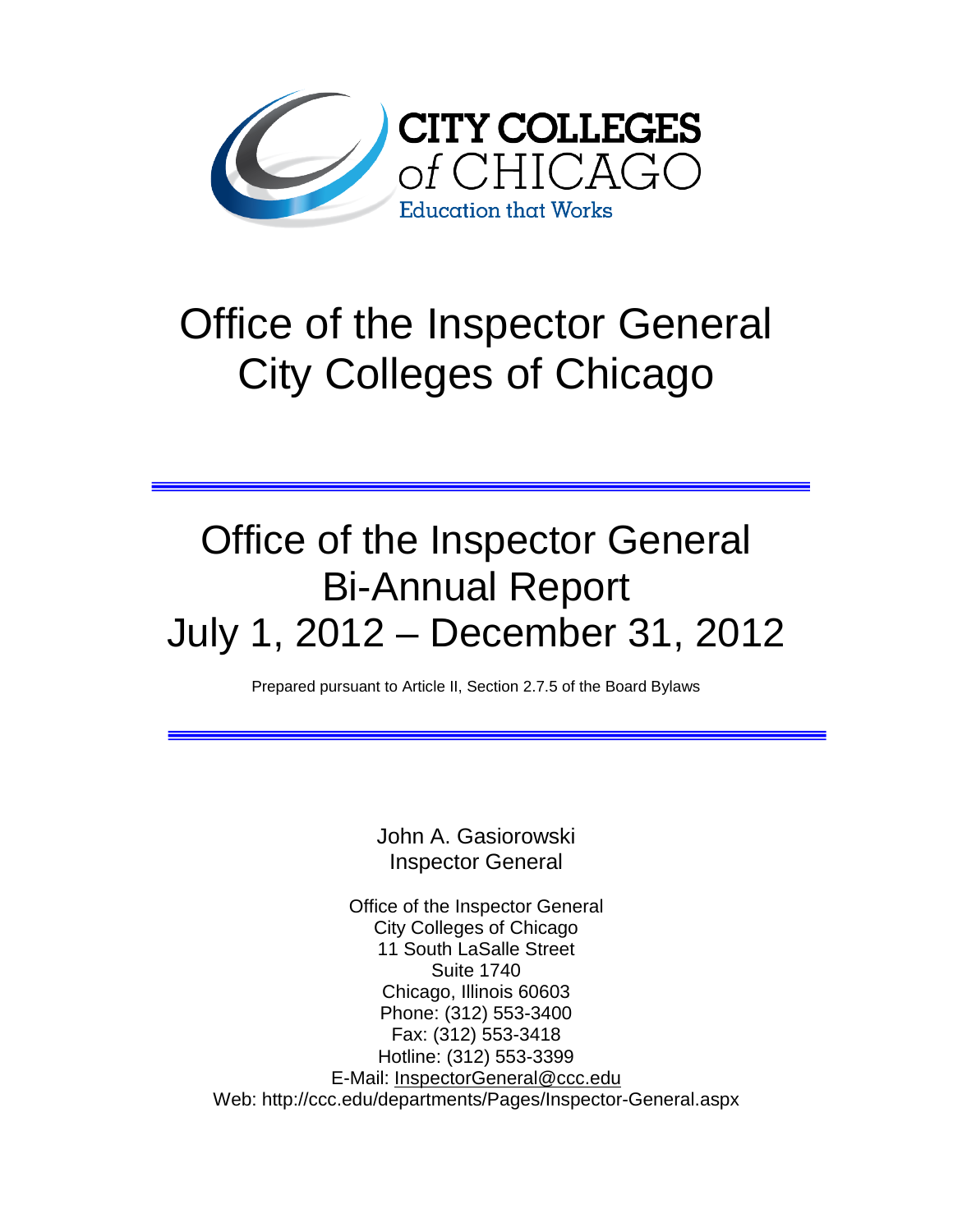

To: Cheryl L. Hyman, Chancellor Paula Wolff, Chair of the Board of Trustees Ellen Alberding, Vice-Chairperson of the Board of Trustees Larry R. Rogers, Sr., Secretary of the Board of Trustees Pastor Charles Jenkins, Trustee Marisela Lawson, Trustee Everett Rand, Trustee Susan Santiago, Trustee Zakeia Hampton, Student Trustee

From: John A. Gasiorowski, Inspector General

Date: February 14, 2013

RE: OIG *Bi-Annual Report* for the period of July 1, 2012 through December 31, 2012

This *Bi-Annual Report* is being provided to the Chancellor and the Board of Trustees of Community College District No. 508 pursuant to Section 2.7.5 of the Board Bylaws. Pursuant to Section 2.7.5, the *Bi-Annual Report* for the period of July 1st through December 31st is required no later than March 1st each year. This is the fifth *Bi-Annual Report* submitted pursuant to the amendments to Section 2.6 et seq. of the Board Rules for Management and Government adopted by the Board of Trustees on July 14, 2010 and subsequently made part of the Board Bylaws effective December 1, 2011 as Article II, Section 2.7 et seq.

Section 2.7 et seq. of the Board Bylaws authorizes the Office of the Inspector General ("OIG") for the City Colleges of Chicago to conduct investigations regarding waste, fraud and misconduct by any officer, employee, or member of the Board; any contractor, subcontractor, consultant or agent providing or seeking to provide goods or services to the City Colleges of Chicago; and any program administered or funded by the District or Colleges. This *Bi-Annual Report* covers the period of July 1, 2012 through December 31, 2012.

The OIG would like to thank the Chancellor, the Board of Trustees and the administration of the City Colleges of Chicago for their cooperation and support.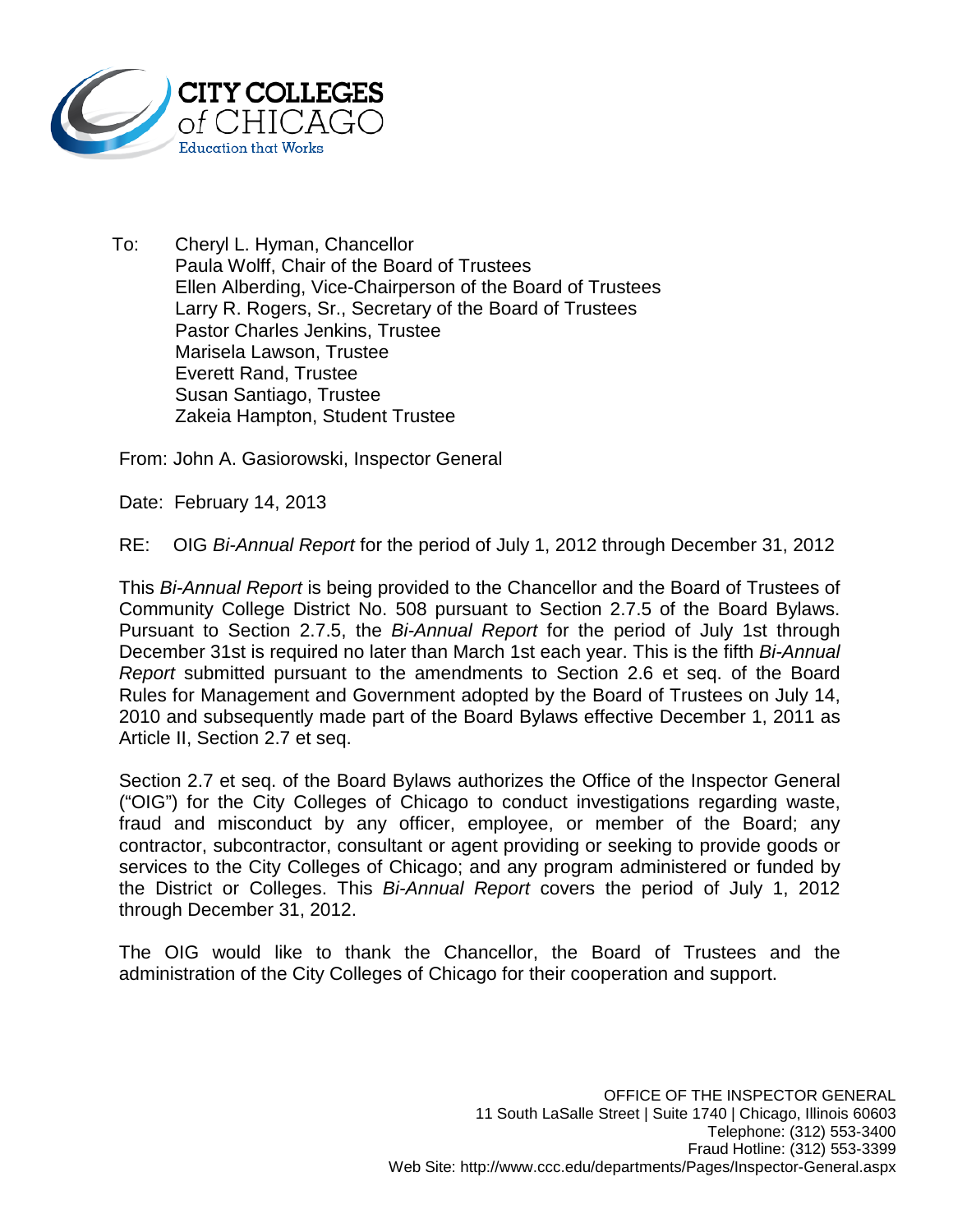# **Office of the Inspector General Bi-Annual Report**

#### **Mission of the Office of the Inspector General**

The Office of the Inspector General ("OIG") of the City Colleges of Chicago ("CCC") will help fuel CCC's drive towards increased student success by promoting economy, efficiency, effectiveness and integrity in the administration of the programs and operations of CCC by conducting fair, independent, accurate, and thorough investigations into allegations of waste, fraud and misconduct, as well as by reviewing CCC programs and operations and recommending policies and methods for the elimination of inefficiencies and waste and for the prevention of misconduct.

The OIG should be considered a success when students, faculty, staff, administrators and the public:

- $\triangleright$  perceive the OIG as a place where they can submit their complaints / concerns in a confidential and independent setting;
- $\triangleright$  trust that a fair, independent, accurate, and thorough investigation will be conducted and that the findings and recommendations made by the OIG are objective and consistent; and
- $\triangleright$  expect that the OIG's findings will be carefully considered by CCC administration and that the OIG's recommendations will be implemented when objectively appropriate.

#### **Updates to Investigations Documented in the Previous Bi-Annual Report**

In the *Bi-Annual Report* submitted for the January 1, 2012 to June 30, 2012 reporting period, the OIG submitted thirteen reports documenting investigations which resulted in sustained findings of waste, fraud and misconduct. At the time the *Bi-Annual Report* was submitted, disciplinary action was pending regarding several of the investigations. The following table updates the status of the disciplinary action recommended by the OIG and the action taken by CCC.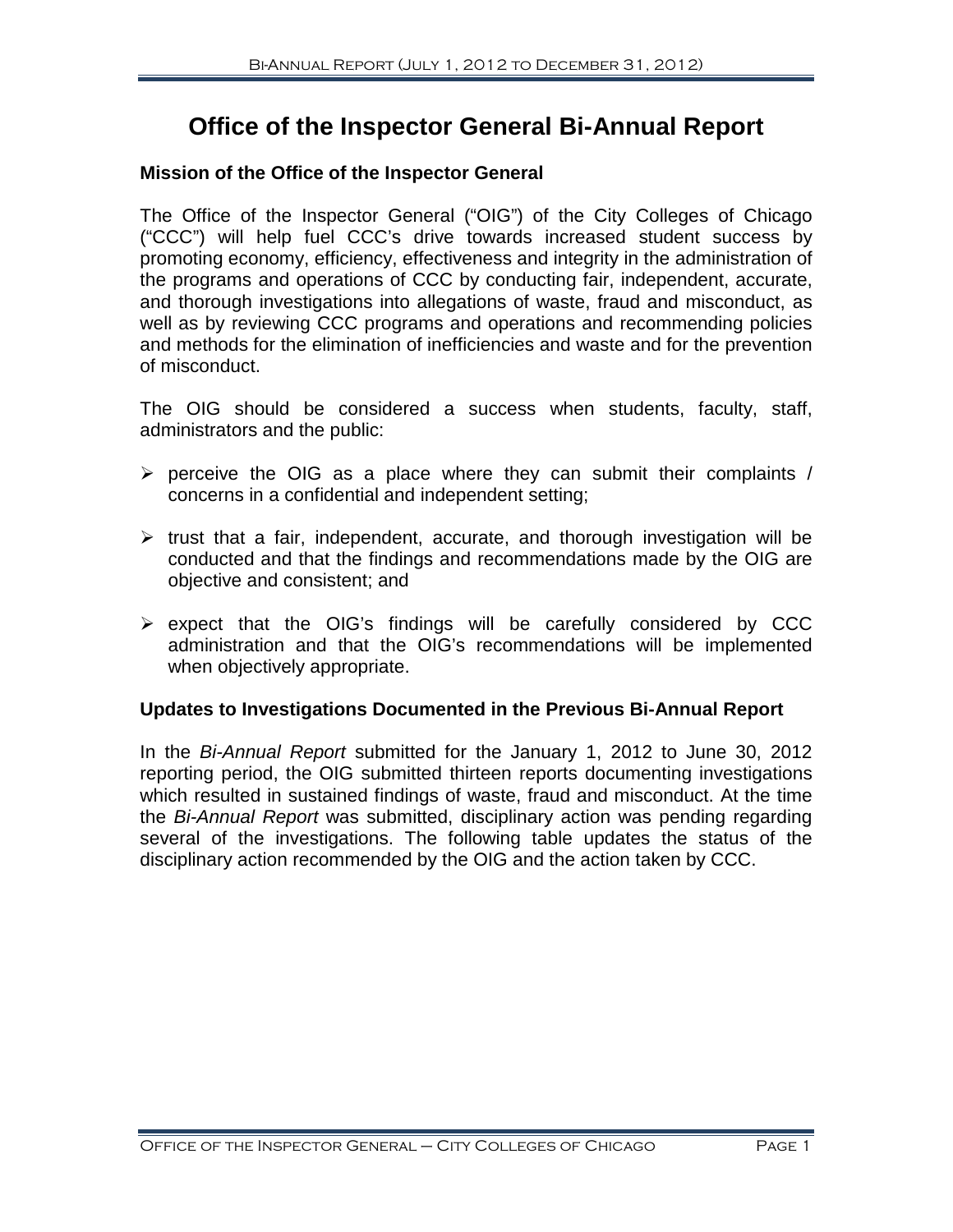| <b>Case Number</b> | <b>Subject</b>              | <b>Recommended</b><br><b>Disciplinary Action</b> | <b>Disciplinary Action</b><br>Taken |
|--------------------|-----------------------------|--------------------------------------------------|-------------------------------------|
| 11-0084            | Administrator               | Do Not Rehire                                    | Retirement / Do Not Rehire          |
| 11-0092            | <b>Director</b>             | Appropriate Discipline                           | 2 Day Suspension                    |
| 11-0100            | Lecturer                    | Appropriate Discipline                           | Written Reprimand                   |
| 11-0100            | <b>Clerical Assistant</b>   | Appropriate Discipline                           | <b>Written Reprimand</b>            |
| 11-0100            | Coordinator                 | Appropriate Discipline                           | Written Reprimand                   |
| 11-0123            | Janitor Supervisor          | Termination / Do Not Rehire                      | Termination / Do Not Rehire         |
| 11-0132            | Janitor                     | Termination / Do Not Rehire                      | Termination / Do Not Rehire         |
| 12-0006, 12-0010   | Program Director            | Appropriate Discipline                           | 1 Day Suspension                    |
| 12-0016            | Vice-President              | Termination / Do Not Rehire                      | Termination / Do Not Rehire         |
| 12-0020            | Coordinator                 | Appropriate Discipline                           | Termination                         |
| 12-0020            | Lecturer                    | Appropriate Discipline                           | Termination                         |
| 12-0020            | Lecturer                    | Appropriate Discipline                           | Termination                         |
| 12-0020            | Dean                        | Appropriate Discipline                           | Written Reprimand                   |
| 12-0022            | <b>Full-Time Faculty</b>    | Termination / Do Not Rehire                      | Termination / Do Not Rehire         |
| $12 - 0034(a)$     | <b>Executive Director</b>   | Do Not Rehire                                    | Do Not Rehire                       |
| $12 - 0034(a)$     | <b>Chief Engineer</b>       | Appropriate Discipline                           | Retirement / Do Not Rehire          |
| 12-0034(b)         | <b>Executive Director</b>   | Do Not Rehire                                    | Do Not Rehire                       |
| $12 - 0034(b)$     | <b>Director of Security</b> | Appropriate Discipline                           | Verbal Counseling                   |
| 12-0053            | Dean                        | Appropriate Discipline                           | Retirement / Do Not Rehire          |
| 12-0171            | <b>Vice President</b>       | Appropriate Discipline                           | Oral Reprimand                      |
| 12-0171            | <b>Clerical Assistant</b>   | Appropriate Discipline                           | Oral Reprimand                      |
| 12-0171            | Administrative Assistant    | Appropriate Discipline                           | Oral Reprimand                      |

#### Criminal indictment as a result of OIG investigation (Case Number 11-0034)

As reported in the Bi-Annual Report submitted for the July 1, 2010 to December 31, 2010 reporting period, an OIG investigation revealed that a full-time faculty member at a City College fraudulently misrepresented her educational background. This caused her to be paid at a lane IV rate as opposed to a lane I rate since the time of her hire in August 1995, resulting in the employee receiving compensation totaling in excess of \$307,000.00 to which she was not entitled. The full-time faculty member was terminated from employment with CCC and was deemed ineligible for re-hire.

On August 15, 2012, a Cook County Grand Jury indicted the full-time faculty member for the Class X felony offense of Theft of Government Property, the Class 1 felony offense of Continuing Financial Crimes Enterprise, and the Class 3 felony offense of Forgery. The criminal charges against the full-time faculty member are currently pending in the Circuit Court of Cook County under criminal case number 12 CR 15307.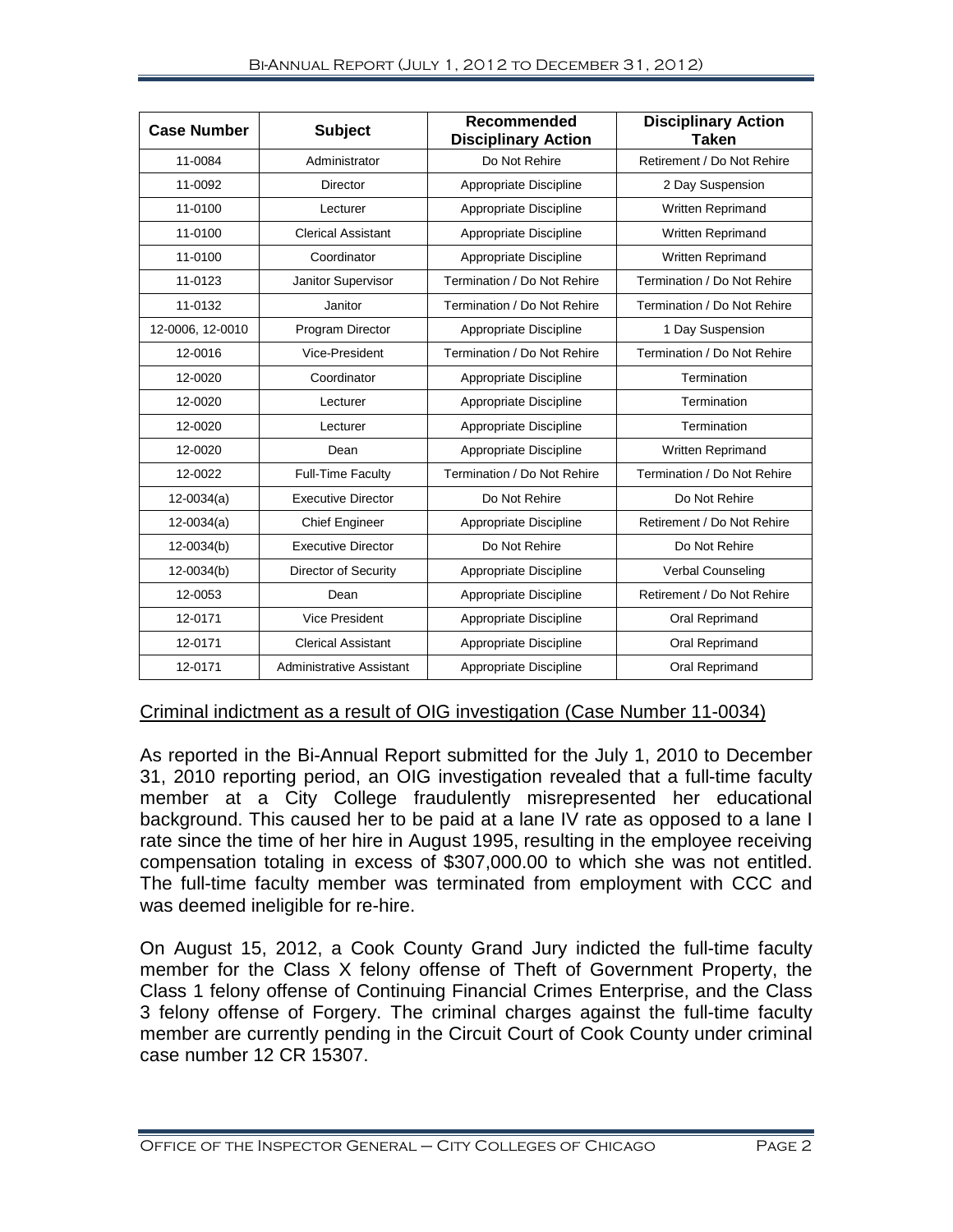# **Complaints Received**

For the period of July 1, 2012 through December 31, 2012, the OIG received ninety-nine complaints. These ninety-nine complaints include complaints forwarded to the OIG from outside sources as well as investigations (or audits / reviews) initiated based on the OIG's own initiative.<sup>1</sup> For purposes of comparison to the number of complaints received during the period of July 1, 2012 through December 31, 2012, the following table documents the complaints received by the OIG during previous reporting periods.



The ninety-nine complaints received represent a variety of subject matters. The table to follow documents the subject matters of the complaints received.

<span id="page-4-0"></span><sup>&</sup>lt;sup>1</sup> Under Article II, Section 2.7.2 of the Board Bylaws, the powers and duties of the OIG include: c) To investigate and audit the conduct and performance of the District's officers, employees, members of the Board, agents, and contractors, and the District's functions and programs, either in response to a complaint or on the Inspector General's own initiative, in order to detect and prevent waste, fraud, and abuse within the programs and operations of the District;….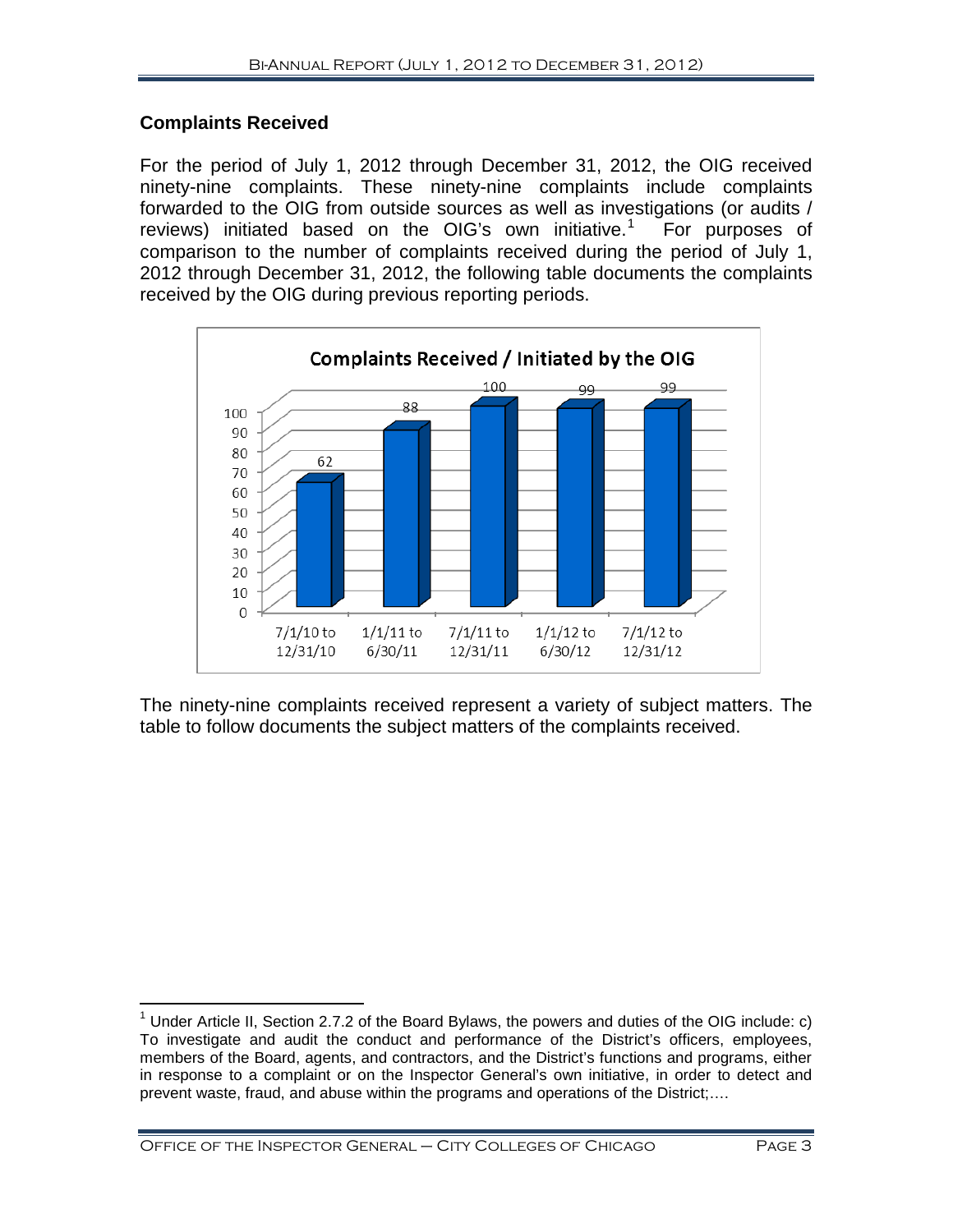| <b>Subject Matter</b>                         | <b>Number</b> |
|-----------------------------------------------|---------------|
| <b>Ethics Violation</b>                       | 2             |
| Conduct Unbecoming a Public Employee          | 3             |
| Discrimination                                | 3             |
| Fraud                                         | 4             |
| <b>Preferential Treatment</b>                 | 5             |
| Residency                                     | 5             |
| Misappropriation of Funds / Theft             | 6             |
| Falsification of Employment or Other Records  | 8             |
| Sexual or Other Harassment                    | 9             |
| Discourteous Treatment                        | 9             |
| <b>Falsification of Attendance Records</b>    | 9             |
| Inattention to Duty                           | 10            |
| Reviews Initiated by the OIG                  | 11            |
| Violation of Other Miscellaneous CCC Policies | 15            |
|                                               | 99            |

### **Status of Complaints**

As reported in the previous *Bi-Annual Report*, as of June 30, 2012, the OIG had ninety-one complaints that were pending, meaning that the OIG was in the process of conducting investigations regarding these complaints. During the period of July 1, 2012 through December 31, 2012, the OIG closed one hundred and ten complaints. These complaints were closed for a variety of reasons, specifically the following: the complaint was sustained following an investigation and a report was submitted; the complaint was not sustained but the OIG issued a report with recommendations; the complaint was not sustained following an investigation or no policy violation was found; the complaint was referred to the appropriate CCC department; and the subject of the complaint retired or resigned from CCC employment prior to or during the course of the investigation and further investigation was deemed unwarranted. The following chart categorizes the reasons that the OIG closed the one hundred and ten complaints during this reporting period.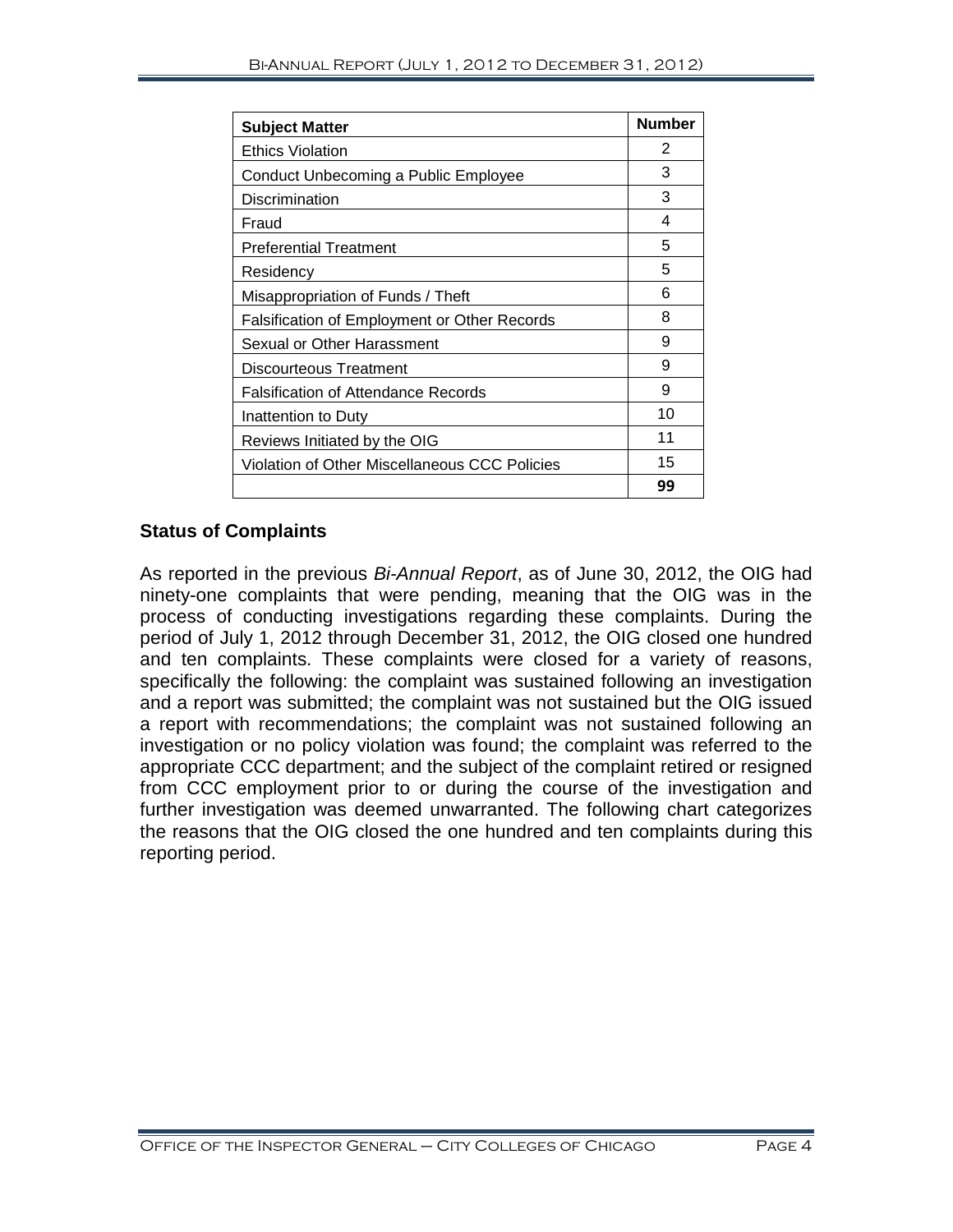

During the Inspector General's presentation to the Board of Trustees on September 13, 2012, members of the Board of Trustees asked for statistics regarding how long complaints received by the OIG remain open. A complaint is considered closed by the OIG only after the investigative activity of the investigator to whom the complaint was assigned has been completed and the investigative file is reviewed and approved by a Supervising Investigator and the Inspector General. In situations where a complaint is classified as sustained, the complaint is not considered closed until the Investigative Summary documenting the investigation is prepared and submitted pursuant to Section 2.7.3 of the Board Bylaws.

The length of time that a complaint remains open is influenced by various factors. These factors include, but are not limited to, the nature of the allegation under investigation, the complexity of the investigation, other on-going investigations of a similar or related nature, the availability of witnesses, the cooperation of witnesses, other issues uncovered during the course of the investigation, or other investigations of higher priority.

Regarding the complaints closed during the period of July 1, 2012 to December 31, 2012, the table below documents the number of days between the date that the complaint was received and the date that the complaint was closed.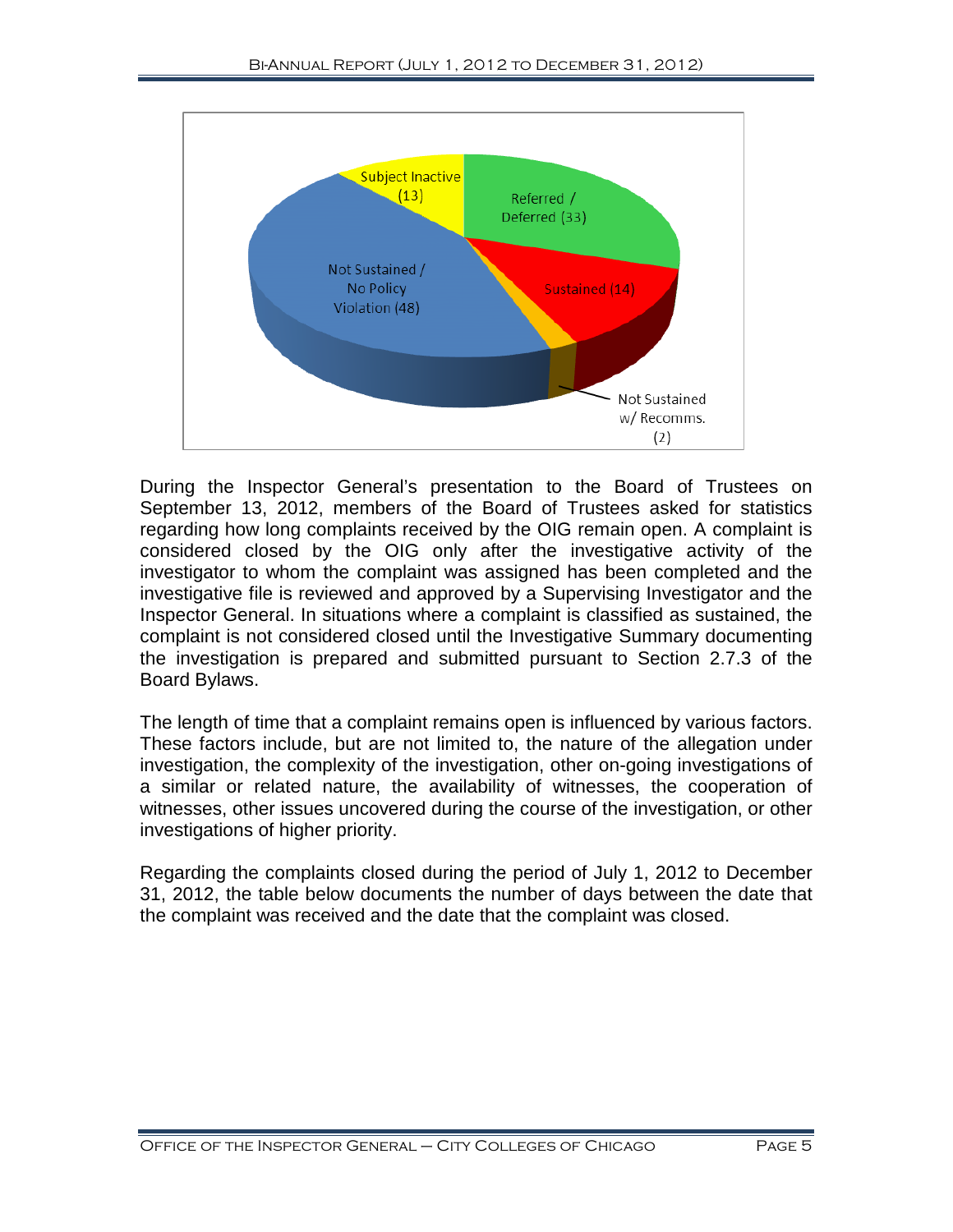| All Complaints Closed Between July 1, 2012 and December 31, 2012 |                                                 |                                                          |                                                      |  |  |
|------------------------------------------------------------------|-------------------------------------------------|----------------------------------------------------------|------------------------------------------------------|--|--|
| <b>Reason Complaint Closed</b>                                   | Number of<br><b>Complaints</b><br><b>Closed</b> | Average<br>Number of<br><b>Calendar Days</b><br>to Close | <b>Median Number</b><br>of Calendar Days<br>to Close |  |  |
| Referred / Deferred                                              | 33                                              | ا>                                                       | 0                                                    |  |  |
| Sustained                                                        | 14                                              | 196                                                      | 156                                                  |  |  |
| Not Sustained w/ Recommendations                                 | 2                                               | 70                                                       | 70                                                   |  |  |
| Not Sustained / No Policy Violation                              | 49                                              | 258                                                      | 188                                                  |  |  |
| Subject Inactive                                                 | 12                                              | 265                                                      | 229                                                  |  |  |
| Total                                                            | 110                                             |                                                          |                                                      |  |  |

For purposes of comparison, the table below documents the number of days between the date that the complaint was received and the date that the complaint was closed for complaints closed during the previous reporting period, specifically January 1, 2012 to June 30, 2012:

| All Complaints Closed Between January 1, 2012 and June 30, 2012 |                                                 |                                                          |                                                      |  |  |
|-----------------------------------------------------------------|-------------------------------------------------|----------------------------------------------------------|------------------------------------------------------|--|--|
| <b>Reason Complaint Closed</b>                                  | Number of<br><b>Complaints</b><br><b>Closed</b> | Average<br>Number of<br><b>Calendar Days</b><br>to Close | <b>Median Number</b><br>of Calendar Days<br>to Close |  |  |
| Referred / Deferred                                             | 24                                              |                                                          |                                                      |  |  |
| Sustained and Report Submitted                                  | 14                                              | 295                                                      | 300                                                  |  |  |
| Not Sustained w/ Recommendations                                | 0                                               | --                                                       | --                                                   |  |  |
| Not Sustained / No Policy Violation                             | 53                                              | 183                                                      | 122                                                  |  |  |
| Subject Inactive                                                |                                                 | 71                                                       | 54                                                   |  |  |
| Totals                                                          | 98                                              |                                                          |                                                      |  |  |

As mentioned previously in this report, during the period of July 1, 2012 to December 31, 2012, the OIG received ninety-nine complaints. Of these ninetynine complaints received, fifty-four of the complaints were also closed during the period of January 1, 2012 to June 30, 2012. The table below documents the number of days between the dates that these fifty-four complaints were received and the dates that these complaints were closed.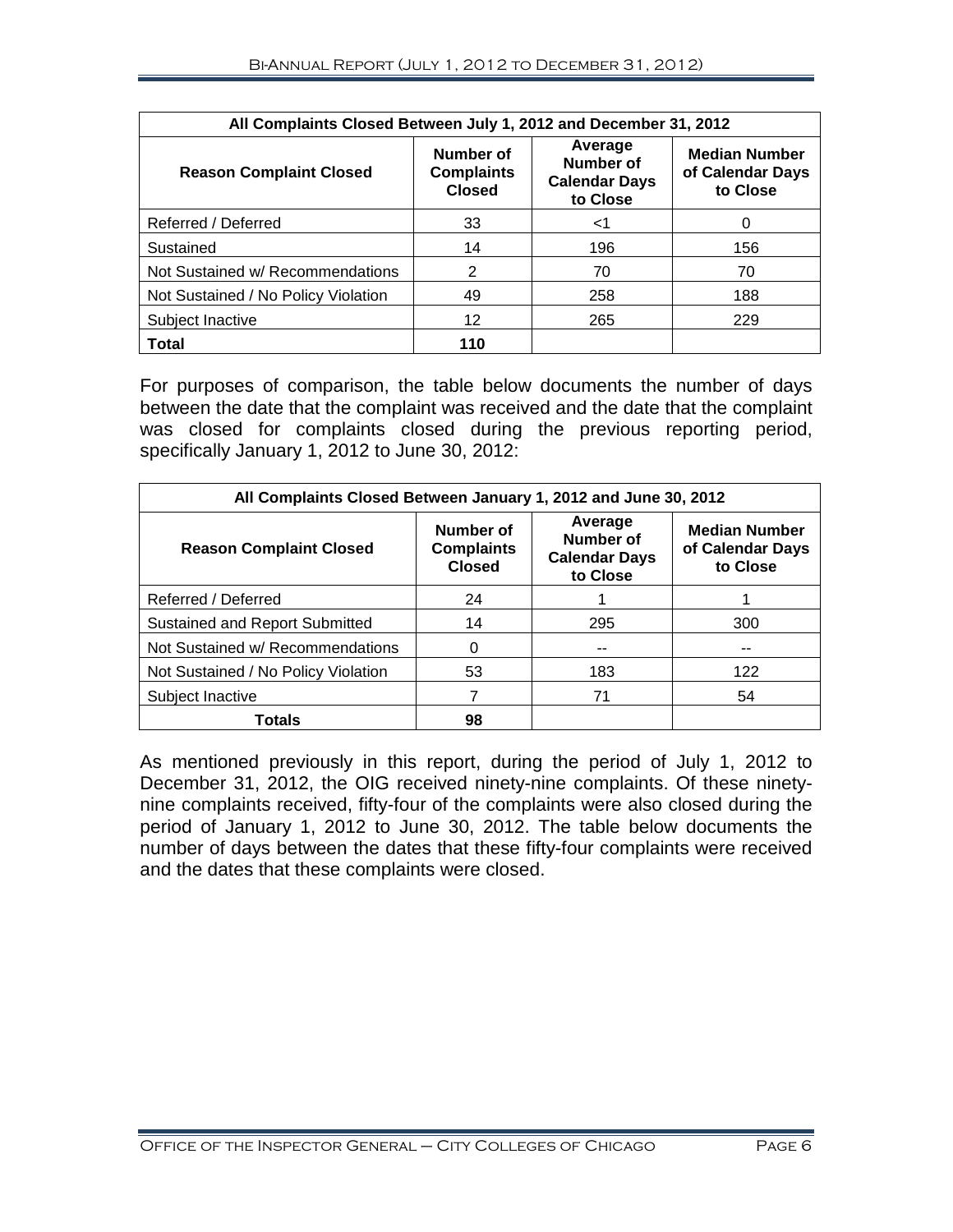| Complaints Received and Closed Between July 1, 2012 and December 31, 2012 |                                                 |                                                          |                                                      |  |
|---------------------------------------------------------------------------|-------------------------------------------------|----------------------------------------------------------|------------------------------------------------------|--|
| <b>Reason Complaint Closed</b>                                            | Number of<br><b>Complaints</b><br><b>Closed</b> | Average<br>Number of<br><b>Calendar Days</b><br>to Close | <b>Median Number</b><br>of Calendar Days<br>to Close |  |
| Referred / Deferred                                                       | 32                                              |                                                          |                                                      |  |
| Sustained                                                                 | 5                                               | 64                                                       | 56                                                   |  |
| Not Sustained w/ Recommendations                                          | $\overline{2}$                                  | 70                                                       | 70                                                   |  |
| Not Sustained / No Policy Violation                                       | 13                                              | 50                                                       | 53                                                   |  |
| Subject Inactive                                                          | 2                                               | 0                                                        | 0                                                    |  |
| Total                                                                     | 54                                              |                                                          |                                                      |  |

As of December 31, 2012, the OIG had eighty pending complaints. Forty-five of these pending complaints were received between July 1, 2012 and December 31, 2012.

# **OIG Reports Submitted – July 1, 2012 through December 31, 2012**

During the reporting period of July 1, 2012 through December 31, 2012, the OIG submitted sixteen reports.<sup>[2](#page-8-0)</sup> These sixteen reports included fourteen reports documenting sustained findings of waste, fraud and/or misconduct. The two other reports, which will be discussed later in this Bi-Annual Report, documented investigations resulting in not sustained findings; however, the OIG submitted various recommendations.

# **Reports of Sustained Findings of Waste, Fraud and/or Misconduct**

Pursuant to the provisions of Section 2.7.5 of the Board Bylaws, the following are summaries of the OIG investigations for which reports were submitted documenting sustained findings of waste, fraud or misconduct during the period of July 1, 2012 through December 31, 2012. These reports document fourteen investigations and recommend disciplinary or other action regarding eighteen employees and two vendors.

#### Case Number 12-0176

The OIG received a complaint that an hourly support staff member assigned to a City College was falsifying his attendance records. During the course of the investigation, the OIG learned that the employee was also an employee of another municipal agency. When the OIG compared the employee's CCC time records with the employee's swipe records from the other municipal agency, the OIG investigation revealed fourteen instances, totaling almost thirty-seven hours,

<span id="page-8-0"></span> $2$  Pursuant to Section 2.7.3 of the Board Bylaws, the Inspector General submits reports to the Chancellor, the Board Chairman, and the General Counsel at the conclusion of an investigation with recommendations for disciplinary or other action.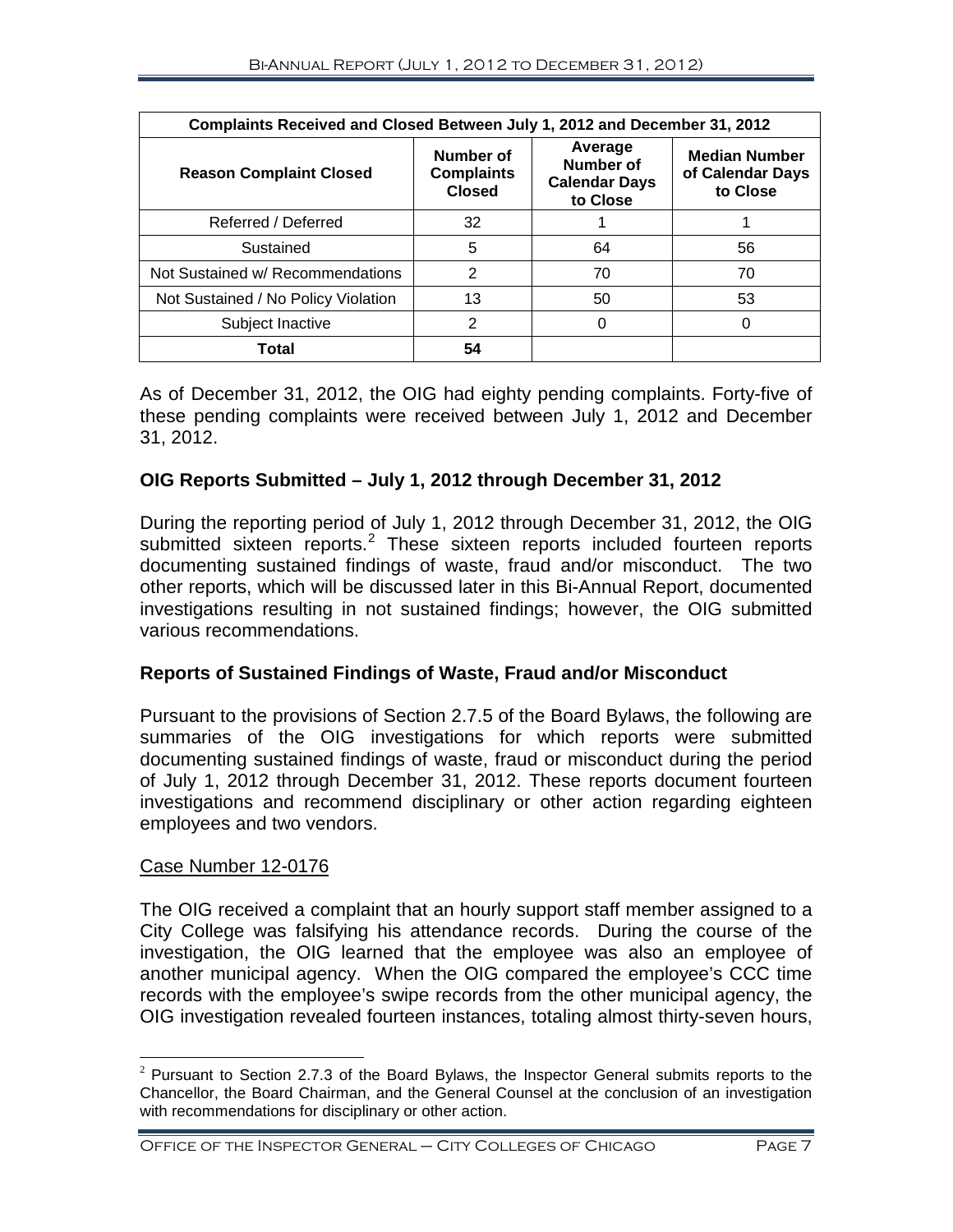when the employee's swipe times with the other municipal agency significantly conflicted with the times that he purportedly worked for CCC as recorded on his Certificates of Attendance. At his pay rate, these fourteen instances represented in excess of \$1,000 in pay to which he received from CCC when he was recorded as being present for work at the other municipal agency. The OIG investigation also revealed seventy instances when the employee's swipe-out time from the other municipal agency was the same or within six minutes, plus or minus, of his CCC start time, despite the fact that the Google Maps website revealed that it is a nine minute walk from the employee's job site at the other municipal agency to the employee's CCC work site. The OIG investigation revealed that the employee violated Section III and Sections IV(4), (7), (11), (17) and (50) of the CCC District-Wide Employee Manual. The OIG investigation also revealed that an associate dean signed twelve of the employee's fourteen Certificates of Attendance which conflicted with the employee's swipe times with the other municipal agency. As such, the associate dean violated Section IV(38) of the CCC District-Wide Employee Manual.

Prior to the submission of the OIG's findings, the hourly support staff member resigned from his position with CCC. The OIG recommended that the hourly support staff member be designated ineligible to be re-hired and that his personnel records reflect this designation. The OIG also recommended that CCC takes appropriate disciplinary action against the associate dean.

The hourly support staff member was designated as ineligible to be re-hired. The disciplinary process regarding the associate dean is pending.

# Case Number 12-0169

The OIG conducted an investigation regarding billing and Minority Business Enterprise / Women Business Enterprise ("M/WBE") compliance by a CCC vendor regarding its contracts with CCC spanning the period of December 2007 through February 2012. The OIG investigation revealed the following:

- The vendor overbilled CCC by submitting invoices reflecting hourly rates for equipment which were significantly higher than the hourly rates to be charged for such equipment as agreed to by the vendor in its bid submission, in violation of Section 5.3.3(i) of the CCC Debarment Policy. The overbilling by the vendor totaled in excess of \$16,000.00.
- The vendor failed to meet the MBE direct participation goal of 25% of the contract price and the WBE direct participation goal of 7% of the contract price as set forth in its contracts with CCC, contrary to Section 4.3 of the CCC Minority & Women Business Enterprise Contract Participation Plan. The OIG investigation revealed that the vendor was unable to establish that it engaged in any direct MBE or WBE participation in its contracts with CCC.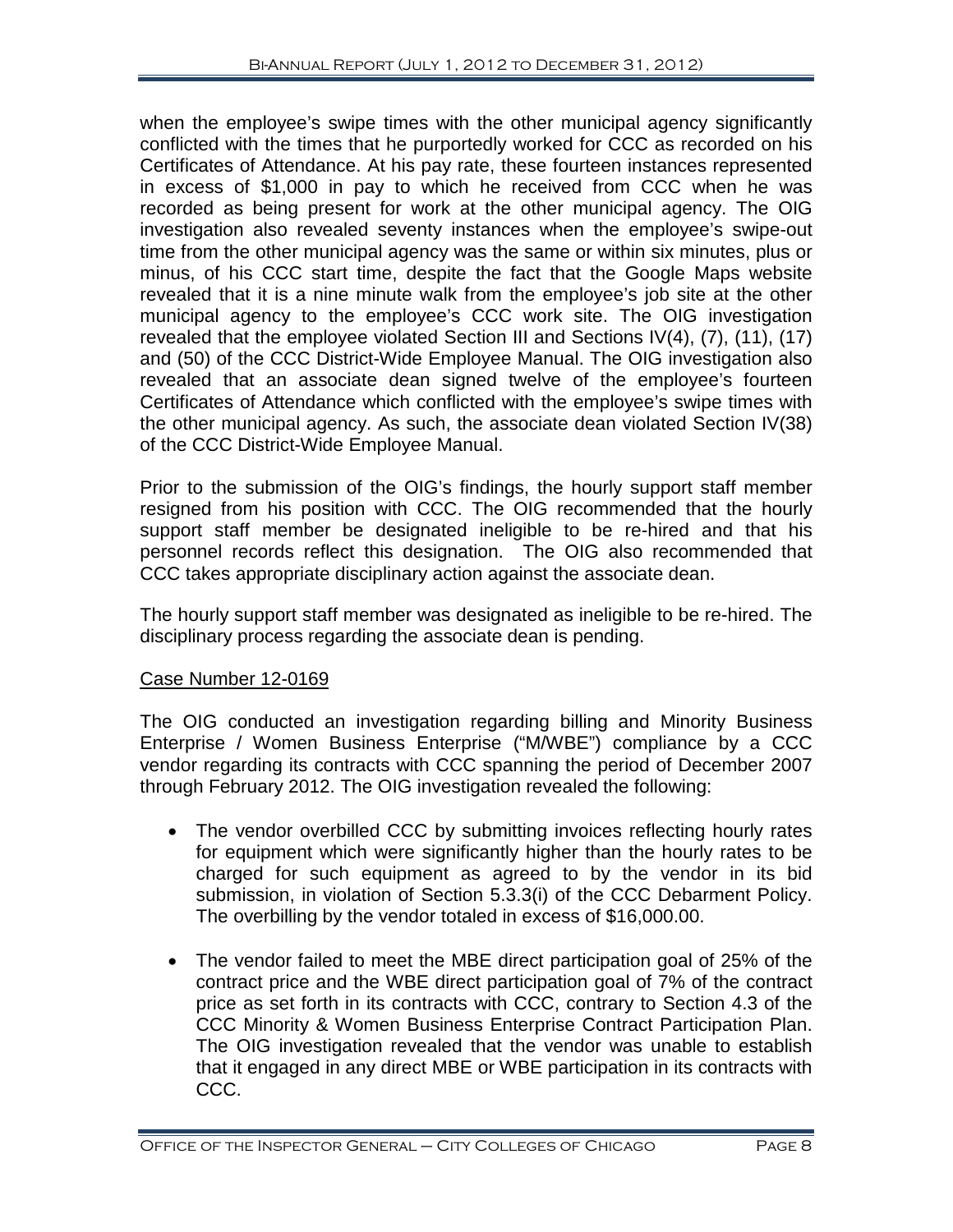- The vendor on its own essentially modified its MBE/WBE compliance bid/proposal by attempting to meet its contractual MBE and WBE goals with regard to its CCC contract via indirect participation despite the fact that its bid submission provided for direct M/WBE participation, in violation of Section 7.1(C) of the CCC Minority & Women Business Enterprise Contract Participation Plan.
- The vendor changed/added M/WBE participants, during the terms of its contracts, without receiving the prior written approval of the Office of M/WBE Contract Compliance, in violation of Section 9.1 of the CCC Minority & Women Business Enterprise Contract Participation Plan.
- The vendor failed to enter into and submit contracts or purchase orders from its M/WBE subcontractors to CCC within five working days after the contract award, in violation of Section 10.1 of the CCC Minority & Women Business Enterprise Contract Participation Plan.
- The vendor failed to submit notarized *Monthly and Quarterly Reports of Payments to MBE and WBE Subcontractors*, to attest to current payment amounts and cumulative dollar amounts of payments made throughout the terms of its contracts, in violation of Section 10.1 of the CCC Minority & Women Business Enterprise Contract Participation Plan.
- The vendor failed to maintain required documentation regarding its M/WBE subcontractors, in violation of Section 10.2 of the CCC Minority & Women Business Enterprise Contract Participation Plan.
- The chief engineer and the business manager assigned to a City College were incompetent in the performance of their respective positions, in that they failed to conduct any meaningful review of the invoices submitted to the College by the vendor by neglecting to review the hourly rates charged by the vendor and compare such rates to the rates agreed to by the vendor, in violation of Section IV(39) of the District-Wide Employee Manual.
- The Office of M/WBE Contract Compliance of the Department of Administrative and Procurement Services failed to adequately monitor the vendor's compliance with the CCC Minority & Women Business Enterprise Contract Participation Plan.

Based on the investigation, the OIG made the following recommendations:

• The OIG recommended that CCC immediately ceases doing business with the vendor and initiates debarment proceedings regarding the vendor pursuant to Section 5.3.5 of the CCC Debarment Policy.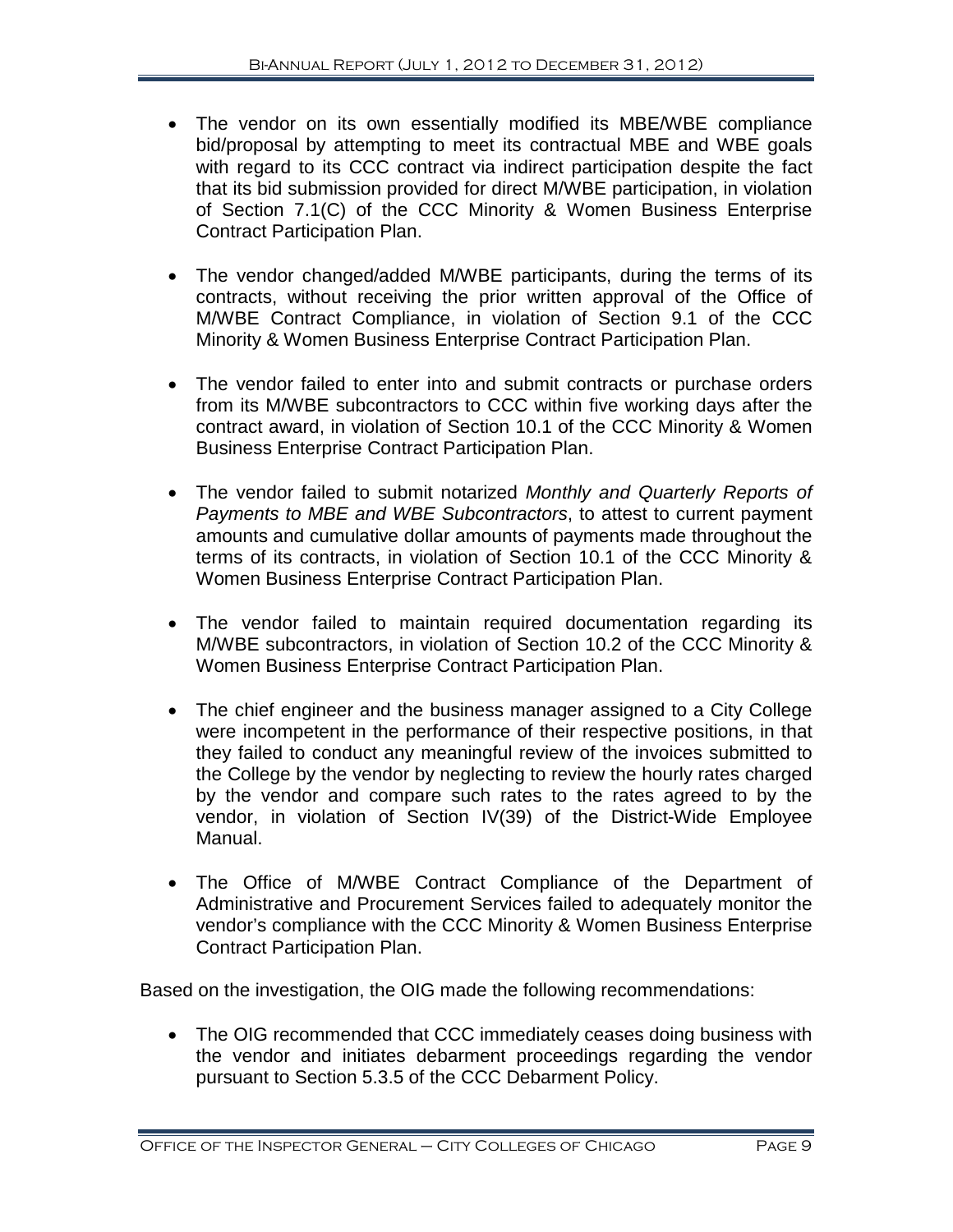- The OIG recommended that the Office of M/WBE Contract Compliance of the Department of Administrative and Procurement Services initiates the process provided in Section XI of the CCC Minority & Women Business Enterprise Contract Participation Plan regarding the vendor. If, pursuant to Section 11.3 and as found by the OIG, the Office of M/WBE Contract Compliance determines that the vendor has not met the applicable MBE or WBE goals and is not demonstrating or has not demonstrated every good faith (sic) to meet the goals, the Office of M/WBE Contract Compliance should impose the appropriate sanction(s) provided under Section 11.4 of the CCC Minority & Women Business Enterprise Contract Participation Plan.
- The OIG recommended that one of the sanctions imposed on the vendor for its violations of various sections of the CCC Minority & Women Business Enterprise Contract Participation Plan should be to pay the cost of the "investigator hours" expended during the course of the OIG investigation. The OIG conservatively determined that the 23.33 hours of investigative work conducted by an Investigator II and the 4.75 hours of investigative work conducted by a Supervising Investigator during the course of this investigation resulted in an expenditure of \$862.62 in investigator hours.
- The OIG recommended that CCC utilizes all legal but fiscally responsible remedies to recoup \$16,804.90 from the vendor.
- The OIG recommended that CCC takes appropriate disciplinary action against the chief engineer and the business manager.
- The OIG recommended that the Department of Administrative and Procurement Services makes copies of bid submissions/contracts approved by the Board of Trustees readily available to all of the Colleges and/or user departments. This will ensure that invoices submitted by vendors operating under District-Wide contracts can be meaningfully reviewed, including whether the agreed to/approved hourly rates were charged.

The disciplinary process regarding the vendor is pending. Likewise, the disciplinary process regarding the chief engineer and the business manager is pending.

# Case Number 12-0154

The OIG conducted an investigation regarding M/WBE compliance by a CCC vendor regarding its two contracts with CCC spanning the period of May 2008 to March 2012. The OIG investigation revealed the following: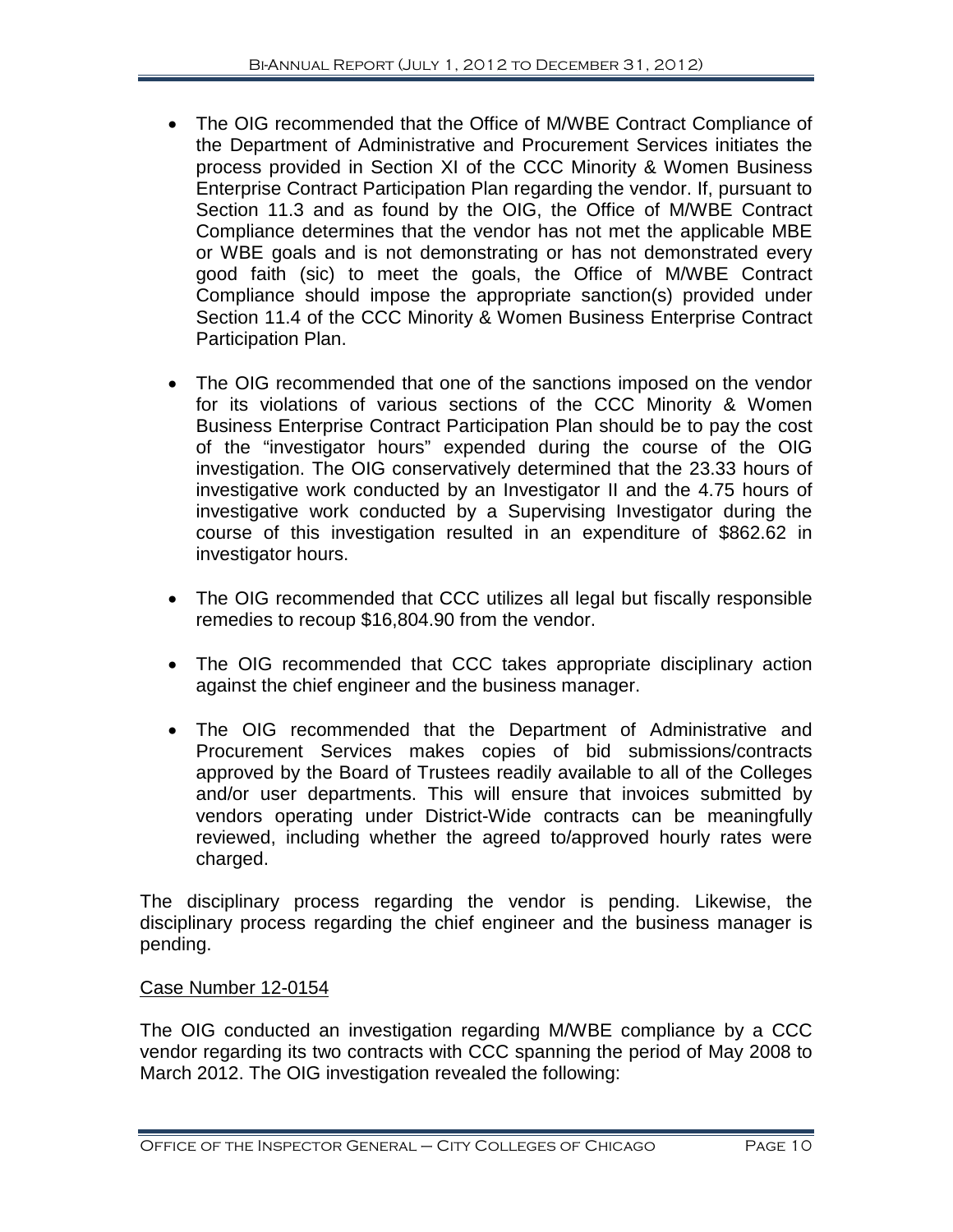- The vendor failed to meet the MBE participation goal of 25% of the contract price and the WBE participation goal of 7% of the contract price as set forth in its contracts with CCC, contrary to Section 4.3 of the CCC Minority & Women Business Enterprise Contract Participation Plan. The OIG investigation revealed that the vendor had MBE participation of 14.71% or failed to meet its MBE participation goal by 41.17%. The OIG investigation revealed that the vendor had WBE participation of 0.60% or failed to meet its WBE participation goal by 91.08%.
- The vendor utilized a non-certified vendor as a WBE participant, contrary to Section 5.1 of the CCC Minority & Women Business Enterprise Contract Participation Plan.
- The vendor changed/added M/WBE participants during the terms of its contracts without receiving the prior written approval of the Office of M/WBE Contract Compliance, in violation of Section 9.1 of the CCC Minority & Women Business Enterprise Contract Participation Plan.
- The vendor failed to submit notarized *Monthly and Quarterly Reports of Payments to MBE and WBE Subcontractors*, to attest to current payment amounts and cumulative dollar amounts of payments made to date, throughout the terms of its contracts, in violation of Section 10.1 of the CCC Minority & Women Business Enterprise Contract Participation Plan. Likewise, CCC failed to enforce such vendor reporting requirements.
- A Board Report authorizing the extension of the initial CCC contract with the vendor for two additional years reflected that CCC reviewed the original agreement with the vendor and determined that "it is in compliance with the MBE and WBE components" of the CCC Minority & Women Business Enterprise Contract Participation Plan. However, the OIG investigation revealed that the vendor was not in fact in compliance with the CCC Minority & Women Business Enterprise Contract Participation Plan.
- Another Board Report authorizing the extension of the second CCC contract with the vendor for two additional years reflected that CCC reviewed the original agreement with the vendor and determined that it "remains in compliance" with the CCC Minority & Women Business Enterprise Contract Participation Plan. However, the OIG investigation revealed that the vendor was not in fact in compliance with the CCC Minority & Women Business Enterprise Contract Participation Plan.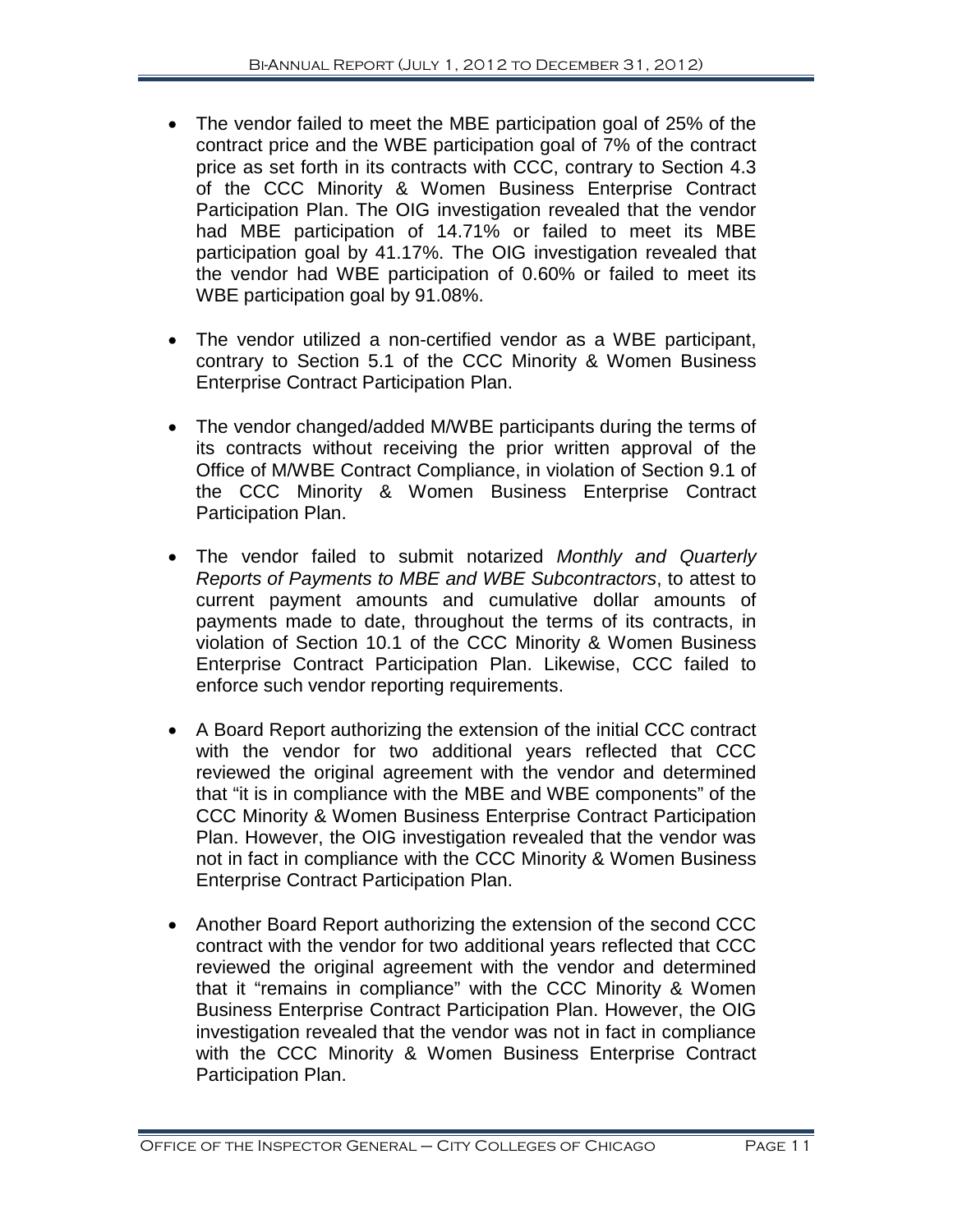Based on the investigation, the OIG made the following recommendations:

- The OIG recommended that CCC initiate the process provided in Section XI of the CCC Minority & Women Business Enterprise Contract Participation Plan. If, pursuant to Section 11.3 and as found by the OIG, CCC determined that the vendor had not met the applicable MBE or WBE goals and is not demonstrating or has not demonstrated every good faith (sic) to meet the goals, CCC should impose the appropriate sanction(s) provided under Section 11.4 of the CCC Minority & Women Business Enterprise Contract Participation Plan.
- The OIG recommended that one of the sanctions imposed on the vendor for its violations of various sections of the CCC Minority & Women Business Enterprise Contract Participation Plan should be to pay the cost of the "investigator hours" expended during the course of the OIG investigation. The OIG conservatively determined that the forty-four hours of investigative work conducted by an Investigator II and the one hour of investigative work conducted by a Supervising Investigator during the course of this investigation resulted in an expenditure of \$1,308.66 in investigator hours.

The disciplinary process regarding the vendor is pending.

# Case Number 11-0074

The OIG conducted a review of a National Science Foundation grant awarded to CCC and administered by a full-time faculty member at a City College. The grant provided funds for research, conducted by the full-time faculty member and four CCC students, in a foreign country. The grant was used to fund trips in 2010 and 2011. The OIG review of the expenditures and administration of the grant funds revealed the following:

- The full-time faculty member falsified employment records, in that he submitted at least two altered and/or fraudulent lodging receipts totaling no less than the equivalent of \$710.00 as support for expenditures of advanced funds, in violation of Section IV(11) of the CCC District-Wide Employee Manual.
- The full-time faculty member engaged in conduct prohibited by the Illinois Compiled Statutes, in that he engaged in conduct constituting the offense of Forgery, as provided in 720 ILCS 5/17-3, in violation of Section IV(15) of the CCC District-Wide Employee Manual.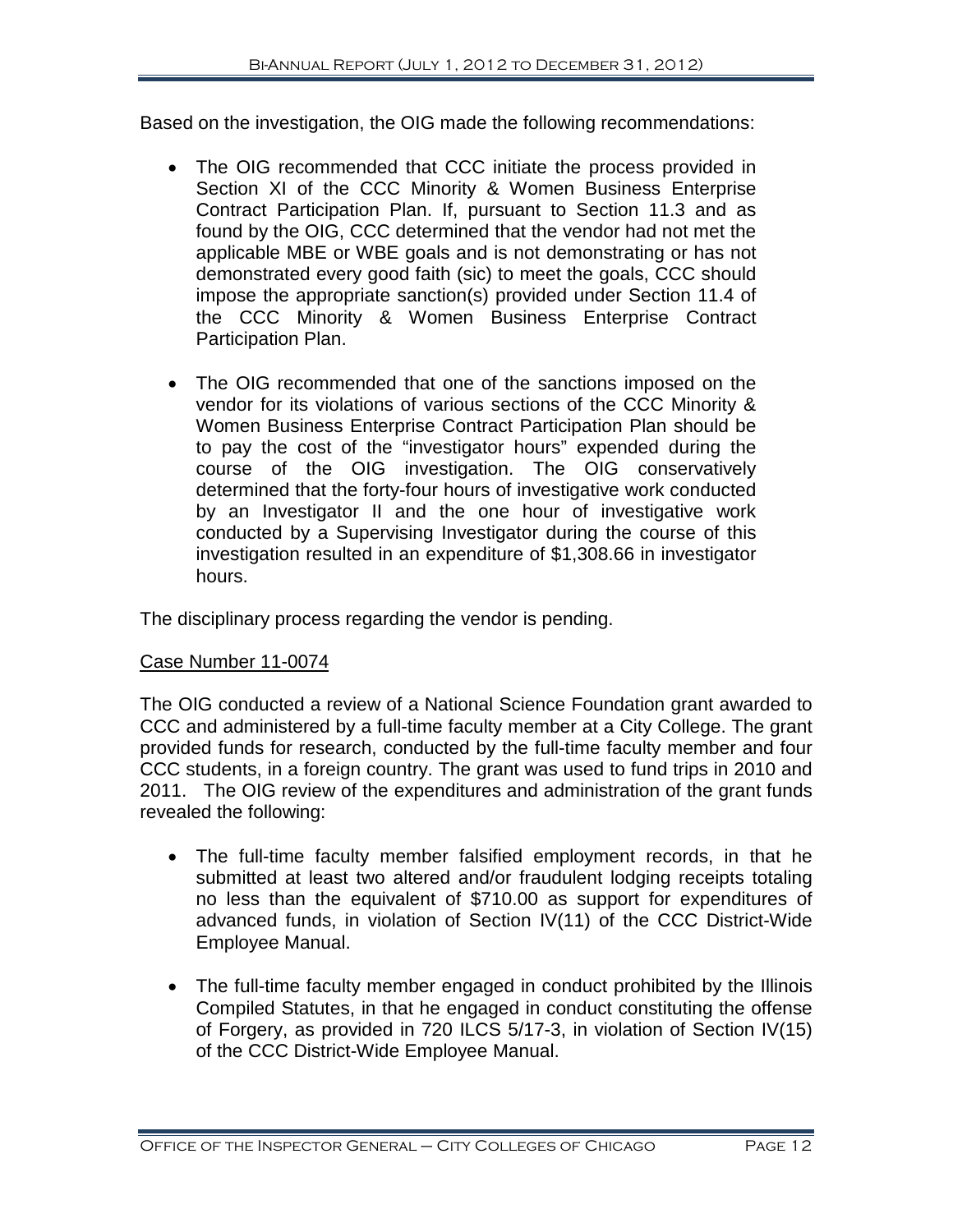- In various ways, the full-time faculty member misappropriated CCC / National Science Foundation funds, in violation of Section IV(17) of the CCC District-Wide Employee Manual, specifically:
	- o He submitted at least two altered and/or fraudulent receipts totaling no less than the equivalent of \$710.00 purportedly for accommodation expenses as support for expenditures of advanced funds.
	- o In fifteen instances, he submitted no less than the equivalent of \$345.25 in duplicate receipts as support for expenditures of advanced funds.
	- o Regarding the two trips to the foreign country, he submitted in excess of \$12,000.00 in vehicle rental expenses, \$790.44 in insurance expenses, in excess of \$2,400.00 in vehicle maintenance expenses, and in excess of \$1,500.00 in fuel expenses for use of a vehicle that he in fact owned.
- In numerous ways, the full-time faculty member mismanaged CCC / National Science Foundation funds provided to him as cash advancements prior to the 2010 and 2011 trips to the foreign country, in violation of Section IV(37) of the CCC District-Wide Employee Manual, specifically:
	- o He submitted at least two altered and/or fraudulent receipts totaling no less than the equivalent of \$710.00 purportedly for accommodation expenses as support for expenditures of advanced funds.
	- o He submitted no less than the equivalent of \$26.14 in receipts reflecting expenses for alcohol as support for expenditures of advanced funds.
	- o In fifteen instances, he submitted no less than the equivalent of \$345.25 in duplicate receipts as support for expenditures of advanced funds.
	- o He listed a \$1,690.00 expense for pay for foreign field assistants during the 2011 trip as support for the expenditure of advanced funds, but only provided a receipt for \$750.00.
	- o During the 2010 trip, he provided cash advances totaling the equivalent of \$355.79 to each student for food but failed to request or obtain receipts from the students and/or failed to maintain an itemized list of expenses incurred.
	- o During the 2011 trip, he provided cash advances totaling the equivalent of \$266.12 to each student for food but failed to request or obtain receipts from the students and/or failed to maintain an itemized list of expenses incurred.
	- o Regarding the two trips, he submitted in excess of \$12,000.00 in vehicle rental expenses, \$790.44 in insurance expenses, in excess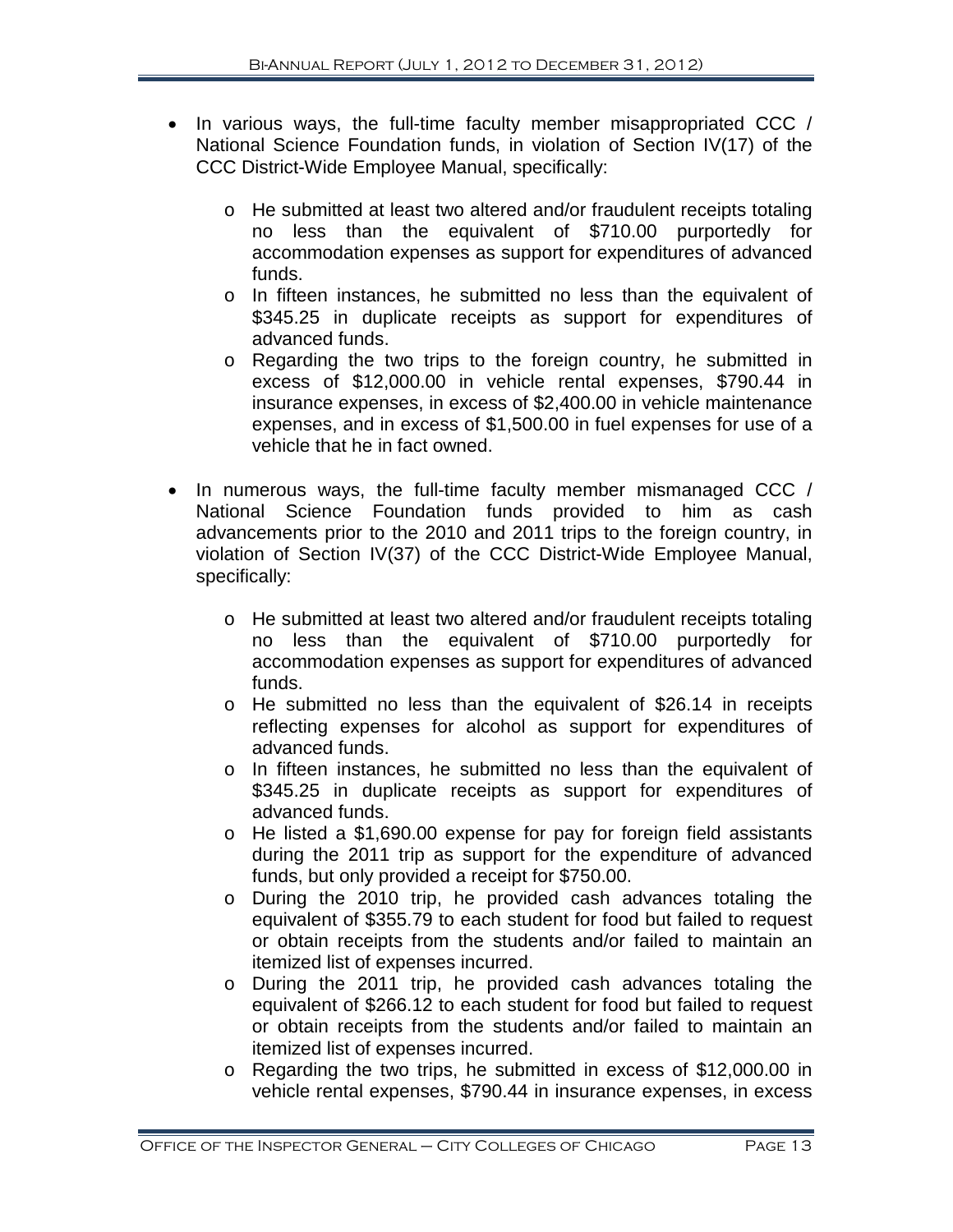of \$2,400.00 in vehicle maintenance expenses, and in excess of \$1,500.00 in fuel expenses for use of a vehicle that he in fact owned.

- The full-time faculty member was incompetent in the performance of the duties of his position, in that during the 2010 trip he left the students unattended in the capital city of the foreign country, while spending time with his family, in violation of Section IV(39) of the CCC District-Wide Employee Manual.
- Regarding both the 2010 and 2011 trips, the full-time faculty member submitted no less than the equivalent of \$26.14 in receipts reflecting expenses for alcohol as support for the expenditure of advanced funds, in violation of Section 5.01(A) of the City Colleges of Chicago Operations Manual in effect at the time and the *Cost Principles for State, Local, and Indian Tribal Governments*, 2 CFR Part 225, Appendix B.
- Regarding both the 2010 and 2011 trips, the full-time faculty member failed to request or obtain receipts from students to whom he advanced funds for food, in violation of Section 5.3.7 of the Board Rules for Management and Government, in effect at the time.
- Regarding the 2010 trip, the full-time faculty member failed to submit a receipt to support an expenditure of the equivalent of \$367.00 for lodging expenses, in violation of §301-52.4(b)(1) of the Federal Travel Regulations.
- Regarding the 2010 trip, the full-time faculty member failed to submit four receipts totaling \$742.00 for expenditures costing more than \$75.00, in violation of §301-52.4(b)(2) of the Federal Travel Regulations.
- The full-time faculty member made false, inaccurate or deliberately incomplete statements during interviews with the OIG, in violation of Section IV(8) of the CCC District-Wide Employee Manual.
- Based on all of the above, the full-time faculty member engaged in conduct unbecoming a public employee, in violation of Section IV(50) of the CCC District-Wide Employee Manual.

Based on the OIG investigation, the OIG recommended that the full-time faculty member be terminated, that he be designated ineligible to be re-hired and that his personnel records reflect this designation. The OIG also recommended that CCC utilizes all legal but fiscally responsible remedies to recoup at least \$7,607.25 from the full-time faculty member. The OIG further recommended that CCC notifies the National Science Foundation of the misconduct engaged in by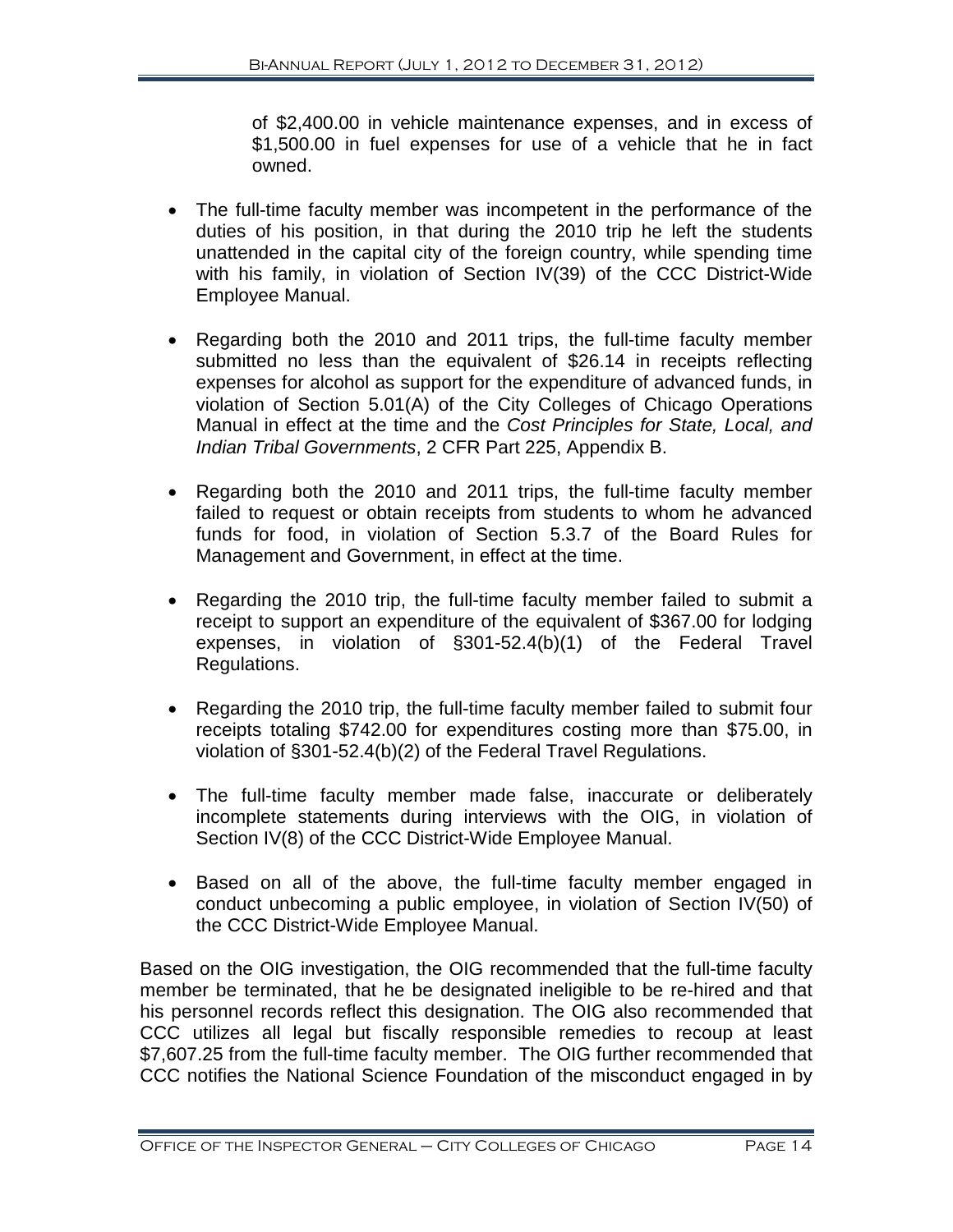the full-time faculty member regarding the inappropriate expenditure of National Science Foundation funds.

At the initiation of the disciplinary process, the full-time faculty member resigned from his position with CCC and reimbursed CCC the sum of \$4,733.89. The fulltime faculty member was subsequently designated ineligible to be re-hired.

#### OIG Number 13-0027

The OIG received a complaint that a college clerical assistant II assigned to a City College fraudulently created an e-mail to appear as if it was previously written and sent to him by his supervisor. The OIG investigation revealed that the college clerical assistant fraudulently created an e-mail, which documented a purported conversation with his supervisor regarding his special accommodation request, to appear as if it was previously sent to him by his supervisor. The college clerical assistant subsequently sent the e-mail, as an attachment to another e-mail, to his supervisor and twelve other individuals, both CCC employees and others. The college clerical assistant violated Sections IV(11) and (15) by creating and sending the fraudulent e-mail.

The OIG recommended that the college clerical assistant be terminated. The OIG further recommended that college clerical assistant be designated ineligible to be re-hired and that his personnel records reflect this designation. Following the disciplinary process, the Board of Trustees approved the termination of the college clerical assistant and he was subsequently deemed ineligible to be rehired.

#### Case Number 13-0052

The OIG received a complaint that the same college clerical assistant II discussed above under Case Number 13-0027 presented two more fraudulently created e-mails during his pre-disciplinary hearing regarding the above discussed OIG investigation. In this second investigation of the college clerical assistant, the OIG revealed that the college clerical assistant II fraudulently created two e-mails that he presented as evidence at his pre-disciplinary hearing. One of these e-mails was created to appear as if it was authored by him and previously sent to his supervisor, while the other e-mail was created to appear as if it was authored by him and previously sent by him to a computer lab manager assigned to the College.

Prior to the submission of the Investigative Summary documenting this investigation, the Board of Trustees approved the termination of the college clerical assistant as a result of the previous OIG investigation. The OIG recommended that the college clerical assistant be deemed ineligible to be rehired. Subsequently, he was in fact deemed ineligible to be re-hired.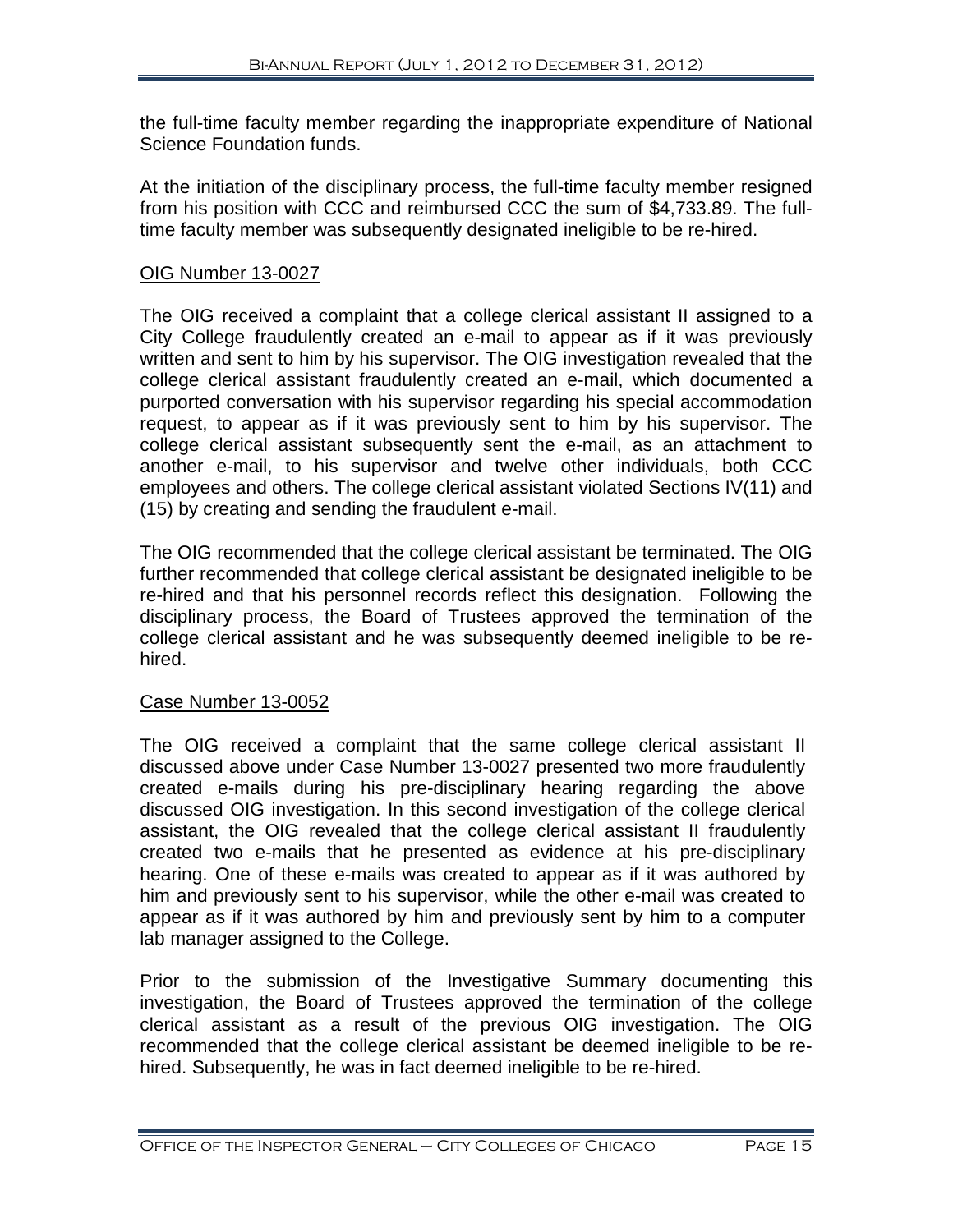#### Case Number 13-0021

The OIG received a complaint that during August 2012, a full-time faculty member at a City College falsified his attendance records by representing on Certificates of Attendance that he worked when in fact he was not present for work. The investigation revealed that on July 27, 2012, the full-time faculty member submitted a Certificate of Attendance reflecting that he would be working on August 8, 2012, August 9, 2012, and August 10, 2012, when in fact he knew that he would be on a pre-planned vacation in Hawaii during those three days and did not in fact work. At no time upon his return to work following the trip did he submit an amended Certificate of Attendance reflecting that he did not in fact work on those three days. As such, the OIG investigation revealed that the full-time faculty member falsely represented to a superior the quantity of work performed, in violation of Section IV(7) of the City Colleges of Chicago District-Wide Employee Manual; the full-time faculty member falsified his attendance records, in violation of Section IV(11) of the City Colleges of Chicago District-Wide Employee Manual; and the full-time faculty member failed to correct an erroneously submitted Certificate of Attendance no later than the first payroll in which he actively worked following the submission of the erroneous certificate, in violation of Section 4.11(c) of the Board Policies and Procedures for Management and Government.

The OIG recommended that CCC takes appropriate disciplinary action against the full-time faculty member. The OIG further recommended that CCC uses all legal but fiscally responsible remedies, such as the docking of future pay or deducting vacation days from his current balance, to recoup \$1,954.51 from the full-time faculty member for salary that he was paid to which he was not entitled.

The disciplinary process regarding the full-time faculty member is pending.

#### OIG Case Number 12-0187

The OIG received a complaint that a program director made inappropriate comments to a female employee under his supervision. The OIG investigation revealed that on numerous occasions, the program director called the employee a "bitch" and on numerous occasions made offensive comments about the employee's weight. Therefore, the program director treated the employee discourteously, in violation of Section IV(22) of the CCC District-Wide Employee Manual.

The OIG recommended that CCC takes appropriate disciplinary action against the program director. Following the disciplinary process, the program director was terminated and was designated ineligible to be re-hired.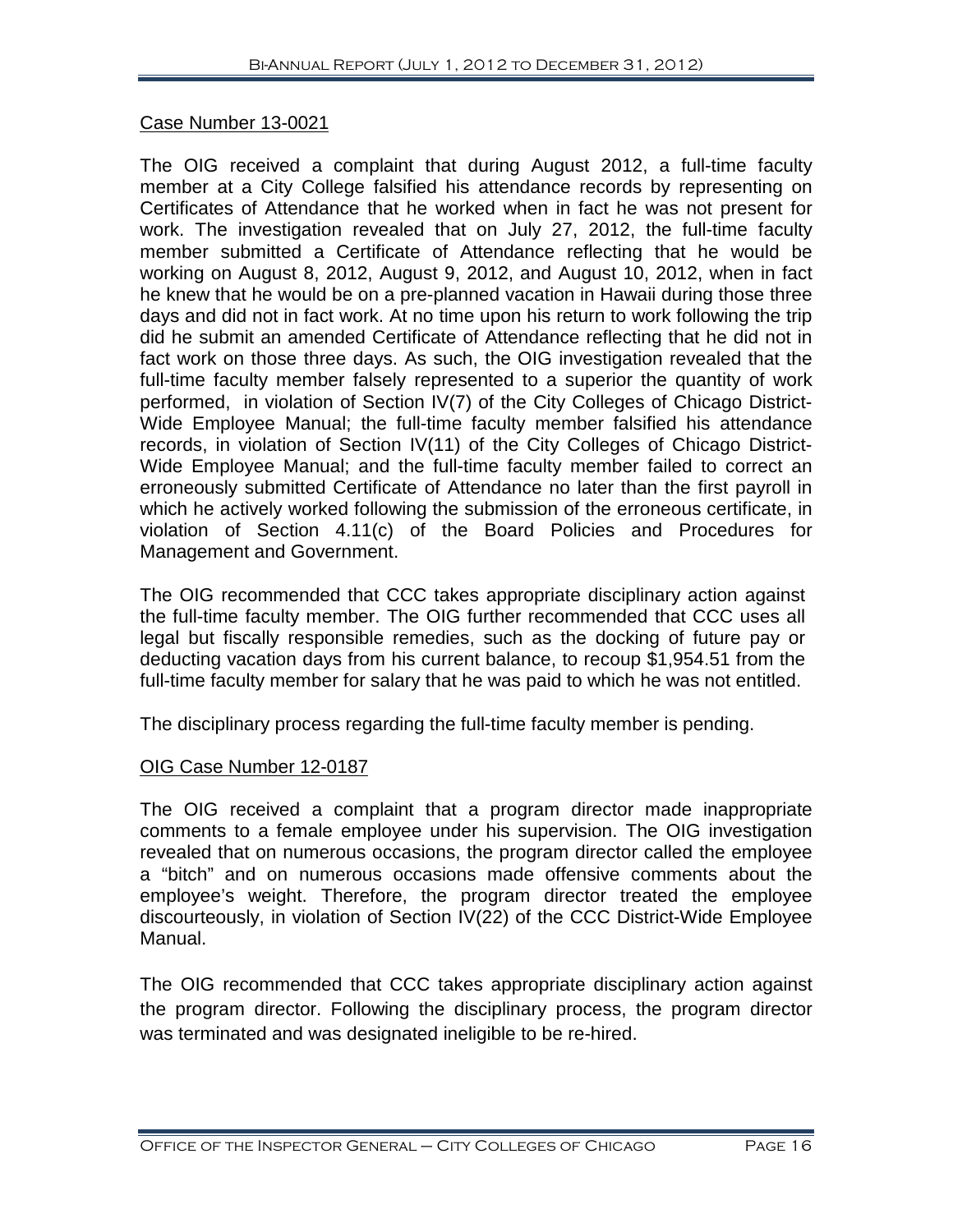#### Case Number 11-0140

The OIG received a complaint that a full-time faculty member assigned to a City College resided outside the City of Chicago. The OIG investigation revealed that the full-time faculty member resided in Norridge, Illinois, in violation of Section 4.6(a) of the Board Policies and Procedures for Management & Government and Section III of the CCC District-Wide Employee Manual. Additionally, the OIG investigation revealed that the full-time faculty member falsified employment records, in that on a CCC residency certification document, she fraudulently affirmed that she resided in Chicago, Illinois when in fact she resided in Norridge, Illinois, in violation of Section IV(11) of the CCC District-Wide Employee Manual.

The OIG recommended that the full-time faculty member be terminated, be designated ineligible to be re-hired, and that her personnel records reflect this designation.

Prior to the disciplinary process, the full-time faculty member retired from her position with CCC. The full-time faculty member was designated ineligible to be re-hired.

#### Case Number 12-0095

The OIG received a complaint that a student of a middle college received credit to which she was not entitled. The OIG investigation revealed the following:

- A college career coach, a college clerical assistant I and an instructor, who were teaching summer classes, each provided their individually assigned passwords to various students which allowed students to access on-line course tests without being present at the school and in the presence of their instructor. Such disclosure of passwords was a violation of Section 6.3 of the Board Policies and Procedures for Management & Government.
- The college career coach also provided credit to students for completing on-line courses despite the fact that these students were not assigned to the courses, provided credit to numerous students for completing on-line courses despite the fact that the students did not complete the requisite assignments in these courses, and provided students with more credits than the maximum amount allowed for completing on-line courses.
- The college clerical assistant I provided credit to numerous students for completing on-line courses despite the fact that the students did not complete the requisite assignments in these courses.
- The instructor provided credit to numerous students for completing on-line courses despite the fact that these students were not assigned to the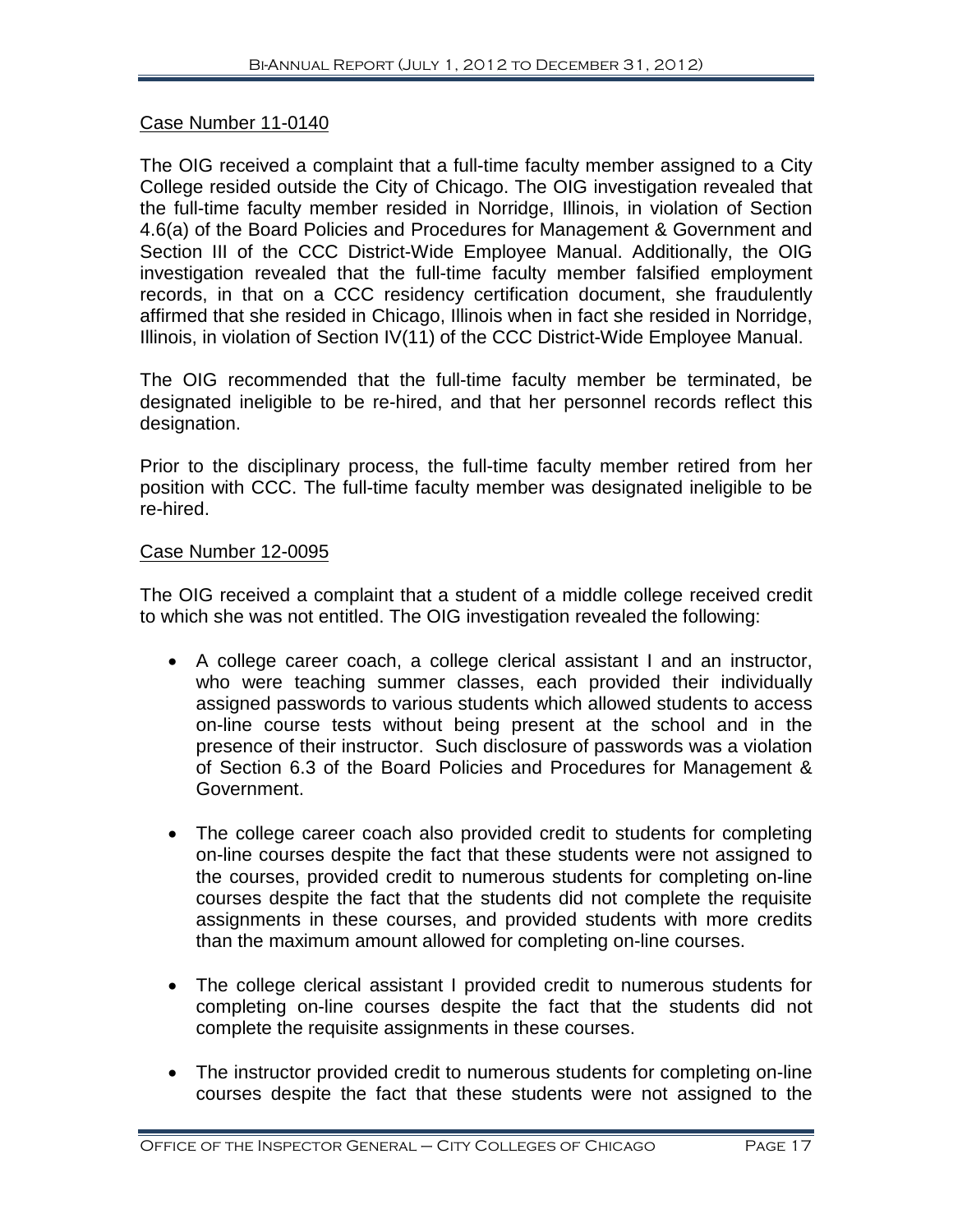courses, provided credit to students for completing on-line courses despite the fact that the students did not complete the requisite assignments in these courses, provided credit to students for completing on-line courses in which they had already received credit, resulting in these students receiving credit twice for completing the same course during the 2011 summer session, and did not log-in to the on-line program either on or after the last day of the program; thus, he could not have properly assessed the students and given them each a fair grade based upon their actual work in their courses.

• A teacher neglected to properly monitor the courses and to supervise the above discussed employees during the 2011 summer session, registered students for more than the maximum number of courses for which students were allowed to receive credit, and the teacher registered six students for the same course twice, resulting in five of these students receiving duplicate credits for the same course.

In all, the OIG investigation further revealed that a total of 19.25 credit hours (summer courses being worth .25 credit hours per course) were awarded to 32 students who received a passing grade in 65 courses, when in fact, only a total of 1.50 credit hours should have been awarded to 3 of 32 students who completed 6 of 65 courses. Thus, a total of 17.75 credit hours were improperly awarded to students who did not complete the requisite assignments in 59 courses. A total of 10.75 credit hours were improperly awarded to 17 students who were registered in 36 courses during the 2011 summer session, but were no longer enrolled as of the 2011 fall semester. A total of 7.00 credit hours were withdrawn by the middle college from the records of 12 students who were enrolled at the middle college as of the 2011 fall semester and who were registered in a total of 23 courses during the 2011 summer session.

In that the four employees left their positions with CCC prior to the submission of the OIG's findings, the OIG recommended that the four employees be designated ineligible to be re-hired and that his/her personnel records reflect this designation. Subsequently, the four employees were deemed in-eligible to be rehired.

# Case Number 13-0058

The OIG received a complaint that false information was provided to a loan company by a CCC employee when the loan company sought employment verification from CCC. The OIG investigation revealed that a staff assistant assigned to the District Office provided false information to a loan company seeking employment verification that the mother of the staff assistant was a CCC employee. The mother of the staff assistant was not and has never been a CCC employee. During one call, the loan company was informed that the staff assistant's mother was a current CCC employee and had been a CCC employee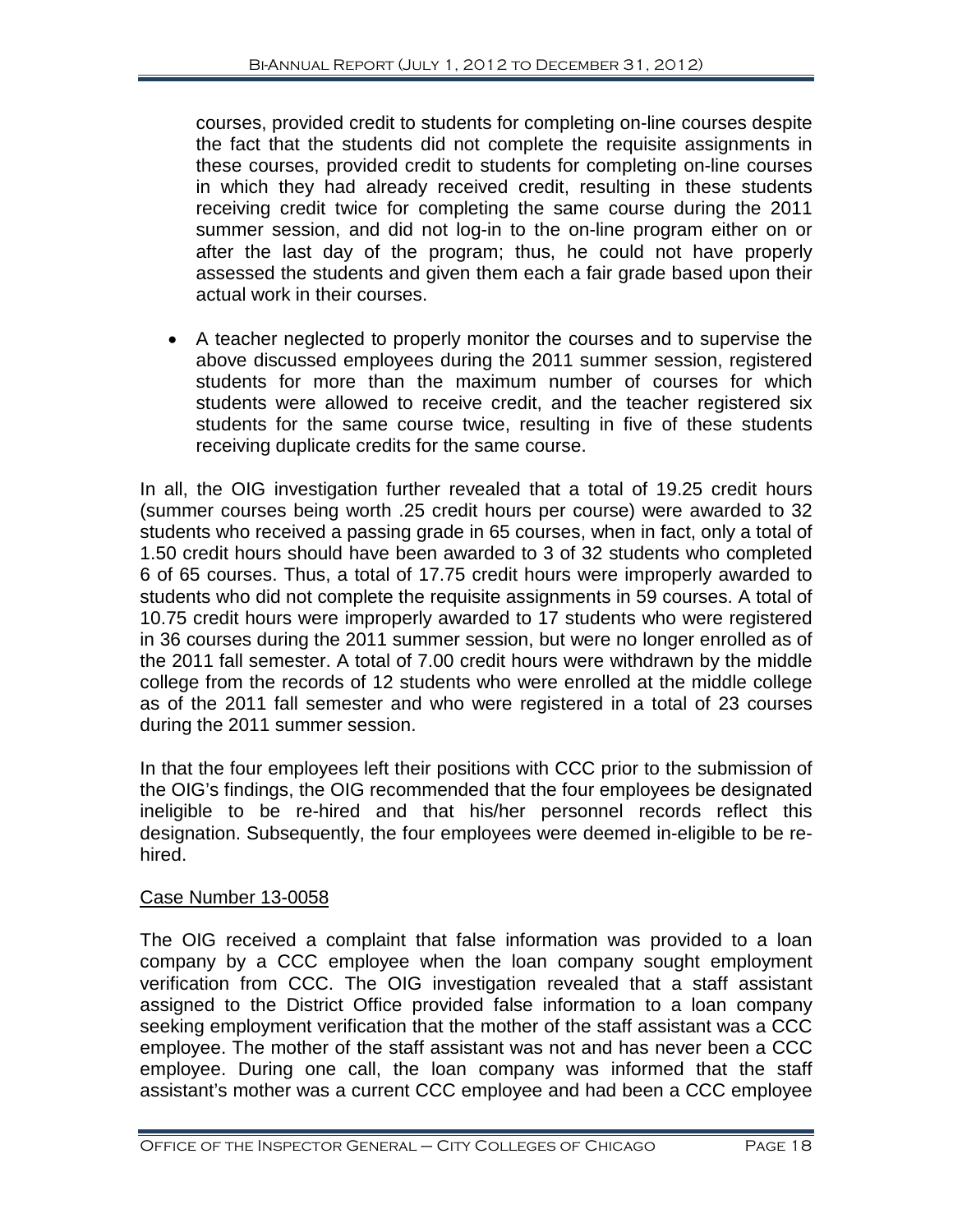since May 2008. During a subsequent call, the loan company was informed that the mother of the staff assistant was a former CCC employee. In providing the false information to the loan company, the staff assistant gave preferential treatment in the course of employment to another, specifically her mother, in violation of Section IV(26) of the CCC District-Wide Employee Manual.

The OIG recommended that CCC takes appropriate disciplinary action against the staff assistant. The staff assistant's position was subsequently eliminated.

#### Case Number 13-0009

The OIG received a complaint alleging that during the period that a librarian served as the library chairperson at a City College, the librarian failed to ensure that in excess of \$46,000 in services provided by a state database to the College library were paid, in compliance with the City Colleges of Chicago procurement procedures. The OIG investigation revealed the following:

- For various reasons, the librarian was incompetent in the performance of his duties as the College library chairperson, in violation of Section IV(39) of the City Colleges of Chicago District-Wide Employee Manual, including the following:
	- o Since January 2006, when he was appointed the College library chairperson, the librarian failed to ensure that the College library paid for services that the College library received from the state database totaling in excess of \$46,000.
	- o At some time after August 29, 2011, when the librarian finally decided to take some action regarding the unpaid invoices, the librarian still did not take the necessary steps to get the matter resolved.
	- o The librarian failed to competently supervise a college library assistant III in order to confirm that the college library assistant was fulfilling his responsibility of completing requisitions and processing invoices for payments to ensure that the state database would be paid by the College library for its services in a timely manner.
	- o The librarian never responded to the executive director of business operations' request for information from him regarding the unpaid invoices.
- Since January 2006, the librarian failed to ensure that the state database and other vendors were paid in a timely manner, in violation of Section 4.02(A) of the CCC Operations Manual, adopted on September 3, 2008 as well as Section 1.7(A) of the Board Policies and Procedures for Management and Government, adopted on December 1, 2011.
- The college library assistant was incompetent in the performance of his duties, in that he failed to complete requisitions and process invoices for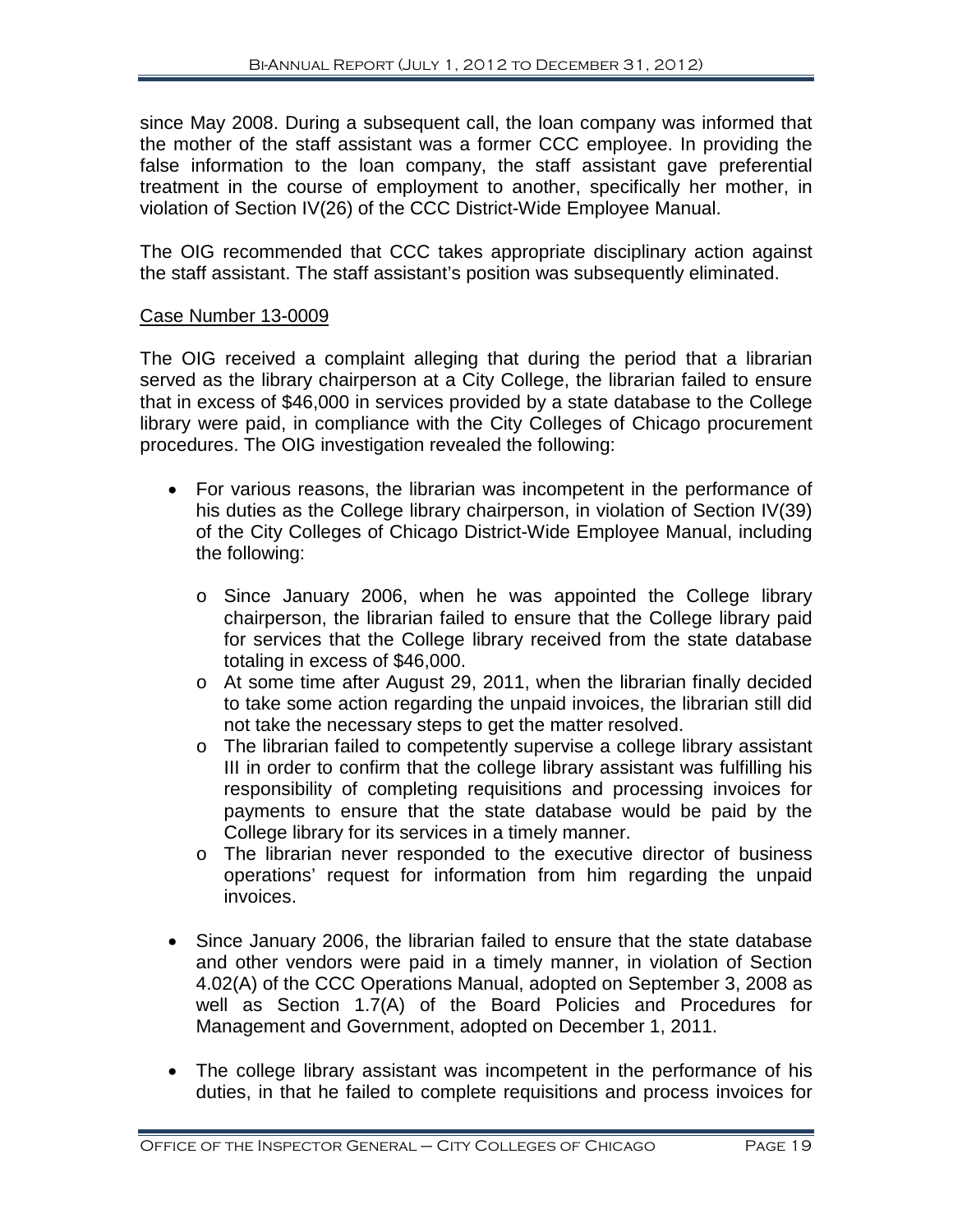payment to ensure that the state database and other vendors were paid by the College library for its services in a timely manner, in violation of Section IV(39) of the CCC District-Wide Employee Manual.

• Since January 2006, the college library assistant failed to ensure that the state database and other vendors were paid in a timely manner, in violation of Section 4.02(A) of the CCC Operations Manual, adopted on September 3, 2008 as well as Section 1.7(A) of the Board Policies and Procedures for Management and Government, adopted on December 1, 2011.

Based on the investigation, the OIG recommended that CCC takes appropriate disciplinary action against the librarian and the college library assistant. The OIG also recommended that in order to ensure that the College does not underpay or overpay for the services provided by the state database, the College library and the College business office reconcile the total amount of debt that the College owes regarding the state database services. The OIG further recommended that the Office of Academic Affairs ensures that the agreement to be executed for fiscal year 2013 with the state database reflects that the annual membership fee for Daley College is \$6,072, and not \$8,096.

The disciplinary process regarding the librarian and the college library assistant III is pending.

# OIG Case Number 12-0116

The OIG received a complaint that a full-time faculty member who also served as the advisor for a student organization at a City College failed to maintain proper records regarding the funds of the organization. The OIG investigation revealed that the full-time faculty member failed to deposit funds earned during fundraising events hosted by the student organization with the College's business office, in violation of Section 5.3.11 of the Board Rules for Management and Government, which was in effect at the time that she failed to deposit these funds, and in violation of various provisions of the CCC District-Wide Employee Manual. The full-time faculty member maintained the funds collected in a cash box in her desk. The OIG investigation also revealed that the full-time faculty member failed to maintain complete records of funds collected during fundraising events as well as failed to maintain complete records of funds purportedly expended as reimbursements to students, in violation of various provisions of the CCC District-Wide Employee Manual.

The OIG recommended that CCC takes appropriate disciplinary action against the full-time faculty member. The full-time faculty member was issued a written reprimand.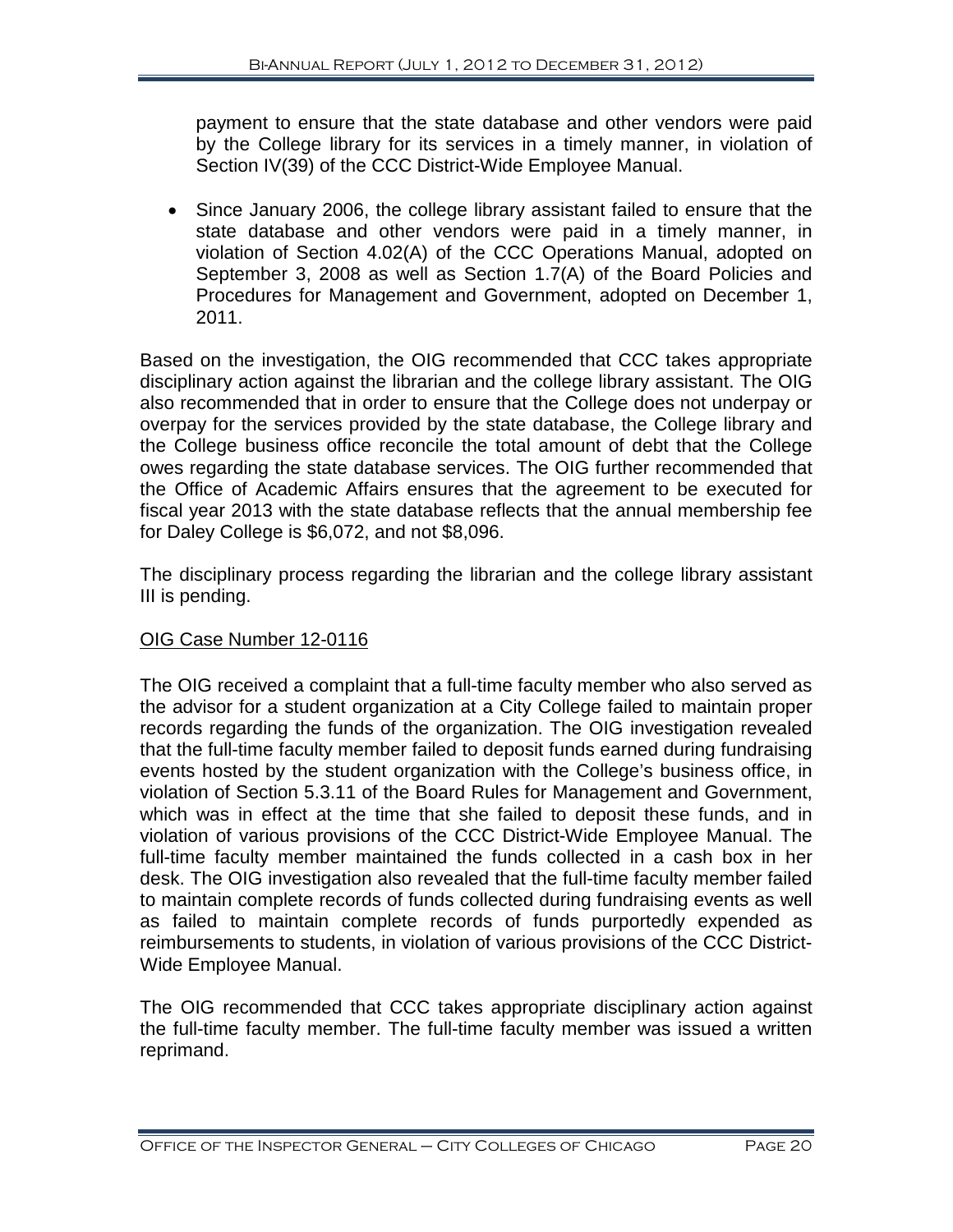# OIG Case Number 12-0175

The OIG received a complaint that during the 2011-2012 season, the head coach of the men's basketball team of a City College collected \$150.00 from each of several members of the men's basketball team under the threat that the failure to pay the money would preclude the individual member from playing in basketball games. The OIG investigation revealed that during the 2010-2011 and 2011- 2012 seasons, the coach did in fact collect \$150.00 from several members of the College's men's basketball team under the threat that the failure to pay the money would preclude the individual member from playing in basketball games. Such conduct violated Section 5.2.5 of the CCC Ethics Policy and Section IV(44) of the CCC Chicago District-Wide Employee Manual as well as Section 7.0 (E) of the CCC Athletic Governance Policy.

During an interview with the OIG, the coach said that the money was collected as part of a fundraising project. Even assuming that the \$150.00 payments received by the coach from the members of the men's basketball team were part of a fundraising project, the coach failed to deposit the funds with the College's business manager, in violation of Section 5.3.11 of the Board Rules for Management & Government / Section 1.12.10 of the Board Policies and Procedures for Management and Government and his failure to deposit the funds and/or otherwise account for said funds, in violation of Section IV(17) of the CCC District-Wide Employee Manual.

Prior to the time that the OIG received the complaint, the coach resigned from his position with CCC. The OIG recommended that the coach be designated ineligible to be re-hired and that his personnel records reflect this designation. Subsequently, the coach was designated ineligible to be re-hired.

### **Reports Submitted of Investigations Resulting in Not Sustained Findings; however, the OIG Submitted Recommendations**

# Case Number 13-0014

The OIG received a referral of a complaint from the CCC Equal Employment Opportunity Office ("EEO") regarding an allegation of gender-based discrimination based on unequal pay. The CCC EEO referred the complaint to the OIG due to a potential conflict of interest.

The OIG investigation did not reveal sufficient evidence to support a sustained finding of gender-based discrimination when the case is analyzed under the provisions of the Equal Pay Act (29 U.S.C. §206(d)(1)). The OIG investigation revealed that when the female complainant / employee was appointed to an interim position at a City College, she was assigned a salary consistent with the CCC Classification and Pay Plan for interim appointments. In fact, during the same period, when the male employee, who was eventually promoted to the full position in which the female complainant / employee served as interim, was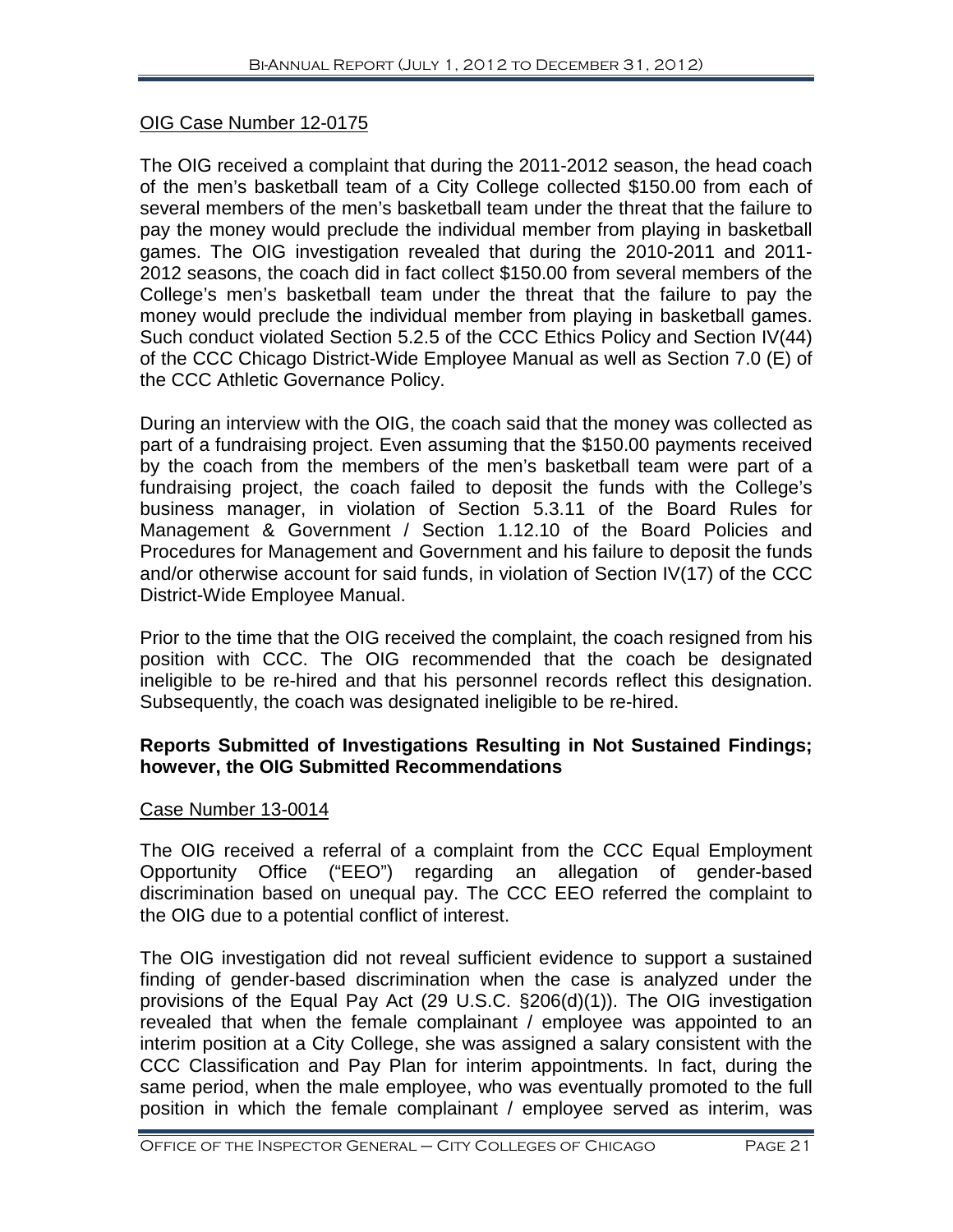appointed to the same interim position at a different City College, he too was assigned the same salary per the CCC Classification and Pay Plan.

The OIG investigation further revealed that while the pay difference between the female employee's salary in the interim position and the male employee's salary, when he was eventually promoted to the full position, may establish a *prima facie* case of discrimination under the Equal Pay Act, CCC provided a factor other than sex to support the pay disparity. Thus, the gender-based discrimination claim would fail under the Equal Pay Act analysis.

Although the OIG investigation did not reveal that the female employee was the victim of gender-based discrimination, the OIG investigation revealed the following:

- The male employee was promoted from a position at a City College to a higher position at another City College and received a salary in excess of the minimum range of the salary for the position, contrary to Section C(3) of the CCC Classification and Pay Plan.
- CCC lacks a procedure to ensure that interim appointments, which exceed the six month limit as provided in the CCC Classification and Pay Plan, are reviewed. The female employee served in the interim position for a period of about seventeen months.

Based on the above findings, the OIG made the following recommendations:

- The OIG recommended that the Office of Human Resources and Staff Development should consistently follow the guidelines set forth in the CCC Classification and Pay Plan when assigning salaries. In those circumstances where it is fairly and objectively determined that a salary be assigned in excess of CCC Classification and Pay Plan guidelines, the OIG recommends that the factors and rationale supporting such decision be specifically documented and maintained in the employee's personnel file.
- The OIG recommended that the Board of Trustees adopts a policy requiring the Office of Human Resources and Staff Development to review all interim appointments, when such appointments approach the six month limit set forth by the City Colleges of Chicago Classification and Pay Plan, in order to determine whether fair and objective justification exists to maintain the interim status of the position.
- The OIG recommended that the Office of Human Resources and Staff Development develops procedures to identify all interim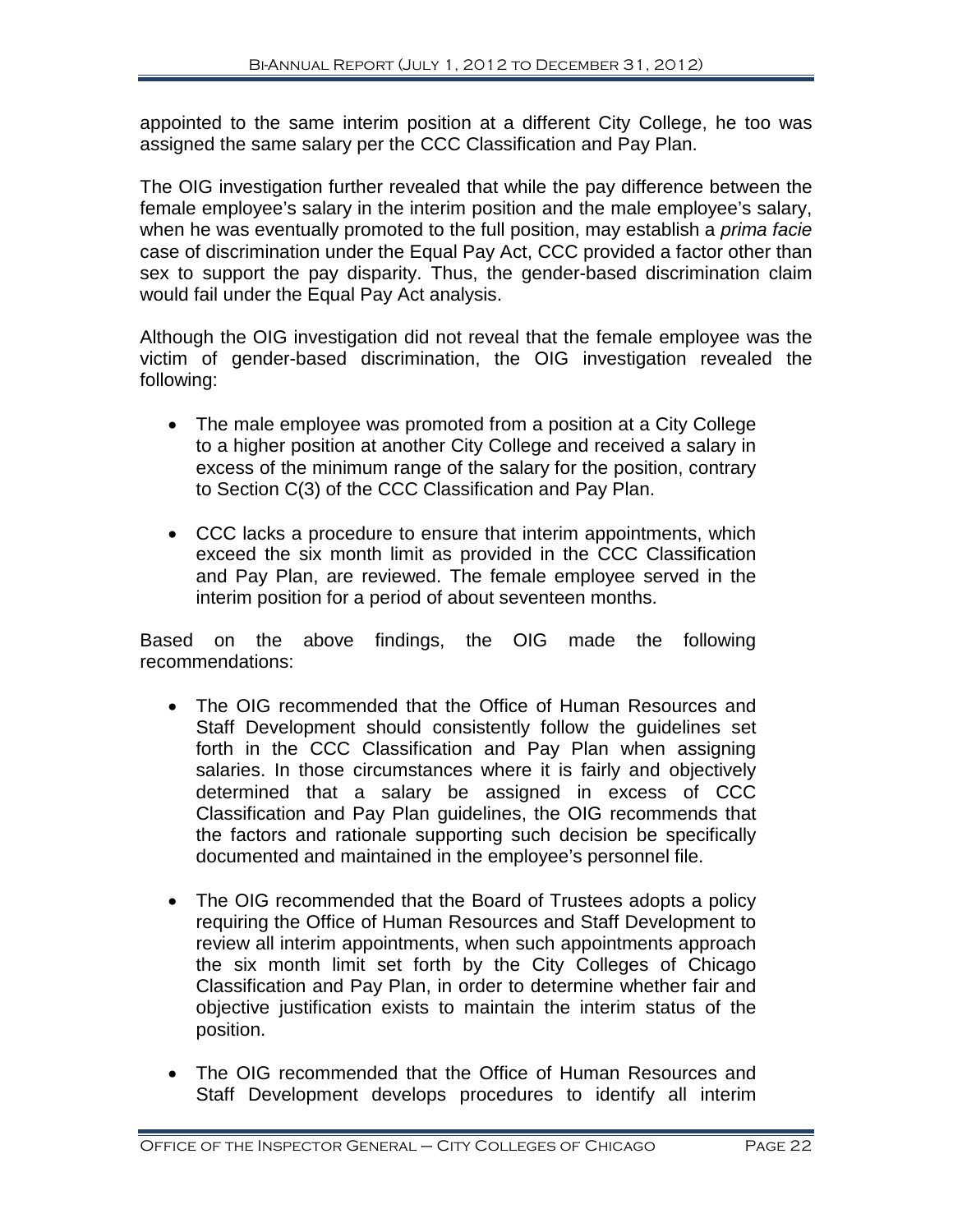appointments that are approaching the six month threshold, and develops processes and criteria to review the continued appropriateness of such interim appointments. In those circumstances where it is fairly and objectively determined that an interim appointment continue beyond a six month period, the OIG recommends that the factors and rationale supporting such decision be specifically documented and maintained in the employee's personnel file.

#### OIG Number 13-0043

The OIG received a complaint that security officers assigned to a City College used excessive force during the course of an incident with a student of the College which resulted in the student being arrested for disorderly conduct and battery. The OIG investigation consisted of interviews of the student, six staff members, another student and five security personnel. Based on these interviews, the OIG investigation did not reveal that the security officers utilized excessive force during the course of the incident.

During the course of this investigation, the OIG obtained and reviewed memos purportedly written by three individual security officers involved in the incident. This review revealed that the memos were identical, including the misspelling of the director of security's name, except for each officers' signature. The memos provided little, if any specific facts regarding the incident. The one specific that the memos did provide, the date of the incident, was incorrect. Moreover, the officers contradicted each other as well as themselves when answering questions regarding the creation of the memos.

Based on these issues, the OIG recommended that the Department of Safety and Security implements training and policies regarding report writing for security personnel, specifically including the need for accuracy and thoroughness and the need for reports to be reviewed for accuracy and thoroughness prior to submission.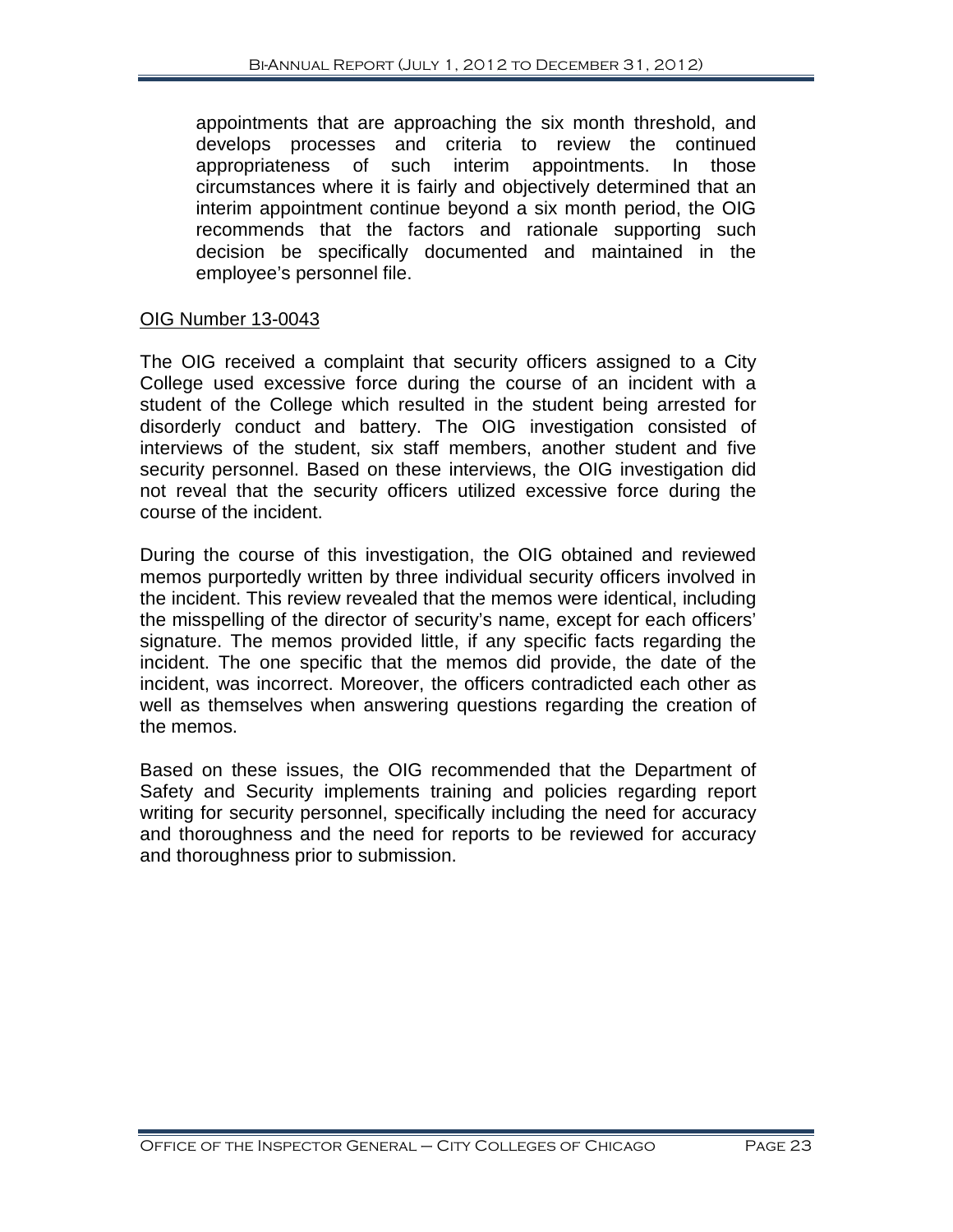